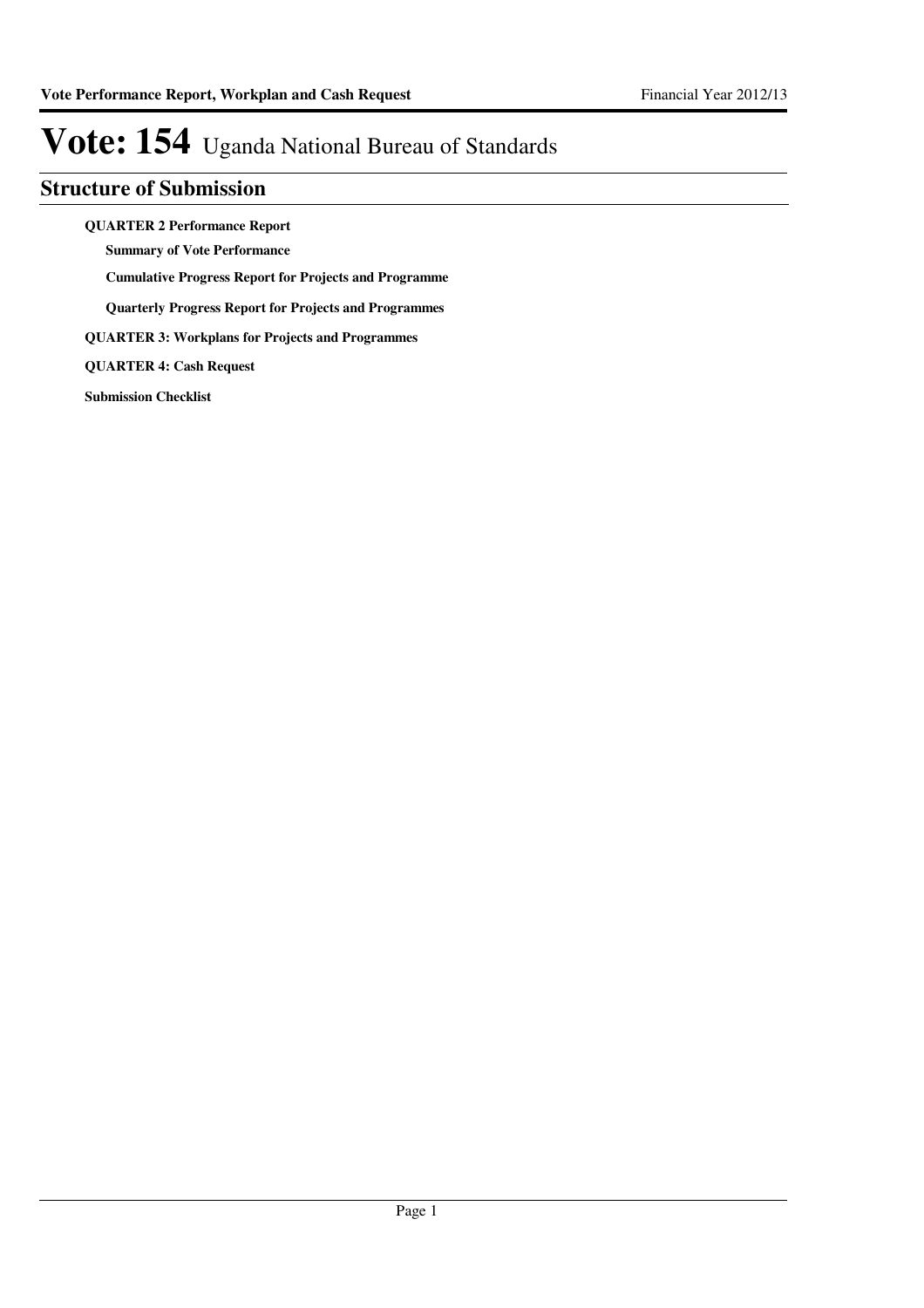## **HALF-YEAR: Highlights of Vote Performance**

## *V1: Summary of Issues in Budget Execution*

*This section provides an overview of Vote expenditure* 

**(i) Snapshot of Vote Releases and Expenditures**

Table V1.1 below summarises cumulative releases and expenditures by the end of the quarter:

## **Table V1.1: Overview of Vote Expenditures (UShs Billion)**

| (i)                           | <i>Excluding Arrears, Taxes</i> | Approved<br><b>Budget</b> | <b>Released</b><br>by End | <b>Spent by</b><br><b>End Dec</b> | % Budget<br><b>Released</b> | <b>Spent</b> | % Budget % Releases<br><b>Spent</b> |
|-------------------------------|---------------------------------|---------------------------|---------------------------|-----------------------------------|-----------------------------|--------------|-------------------------------------|
| Recurrent                     | Wage                            | 5.765                     | 2.882                     | 2.871                             | 50.0%                       | 49.8%        | 99.6%                               |
|                               | Non Wage                        | 2.586                     | 1.045                     | 0.930                             | 40.4%                       | 36.0%        | 89.0%                               |
| Development                   | GoU                             | 2.860                     | 1.418                     | 1.357                             | 49.6%                       | 47.4%        | 95.7%                               |
|                               | Donor $*$                       | 0.000                     | 0.000                     | 0.000                             | N/A                         | N/A          | N/A                                 |
|                               | <b>GoU</b> Total                | 11.210                    | 5.345                     | 5.158                             | $47.7\%$                    | $46.0\%$     | $96.5\%$                            |
| <b>Total GoU+Donor (MTEF)</b> |                                 | 11.210                    | 5.345                     | 5.158                             | $47.7\%$                    | 46.0%        | $96.5\%$                            |
| ( <i>ii</i> ) Arrears         | Arrears                         | 0.000                     | 0.000                     | 0.000                             | N/A                         | N/A          | N/A                                 |
| and Taxes                     | $Taxes**$                       | 0.000                     | 0.000                     | 0.000                             | N/A                         | N/A          | N/A                                 |
|                               | <b>Total Budget</b>             | 11.210                    | 5.345                     | 5.158                             | $47.7\%$                    | $46.0\%$     | $96.5\%$                            |
| (iii) Non Tax Revenue         |                                 | 5.293                     | 0.000                     | 0.000                             | $0.0\%$                     | $0.0\%$      | N/A                                 |
|                               | <b>Grand Total</b>              | 16.503                    | 5.345                     | 5.158                             | $32.4\%$                    | $31.3\%$     | $96.5\%$                            |
|                               | Excluding Taxes, Arrears        | 16.503                    | 5.345                     | 5.158                             | 32.4%                       | 31.3%        | 96.5%                               |

The table below shows cumulative releases and expenditures to the Vote by Vote Function :

## **Table V1.2: Releases and Expenditure by Vote Function\***

| <b>Billion Uganda Shillings</b>                     | Approved      | <b>Released</b> | <b>Spent</b> |          | % Budget % Budget | $\%$         |
|-----------------------------------------------------|---------------|-----------------|--------------|----------|-------------------|--------------|
|                                                     | <b>Budget</b> |                 |              | Released | <i>Spent</i>      | Releases     |
|                                                     |               |                 |              |          |                   | <b>Spent</b> |
| VF:0652 Ouality Assurance and Standards Development | 16.50         | 5.34            | 5.16         | $32.4\%$ | $31.3\%$          | 96.5%        |
| <b>Total For Vote</b>                               | 16.50         | 5.34            | 5.16         | $32.4\%$ | 31.3%             | 96.5%        |

*\* Excluding Taxes and Arrears*

## **(ii) Matters to note in budget execution**

Limitation in funding especially NTR has been a major constraint to operations considering that over 90% of operational activities are financed by NTR.

## **Table V1.3: High Unspent Balances and Over-Expenditure in the Domestic Budget (Ushs Bn)**

| (i) Major unpsent balances                                  |  |
|-------------------------------------------------------------|--|
|                                                             |  |
| <b>Programs and Projects</b>                                |  |
| <b>0.54Bn Shs</b> Programme/Project: 0253 Support to UNBS   |  |
| Reason:                                                     |  |
| (ii) Expenditures in excess of the original approved budget |  |
|                                                             |  |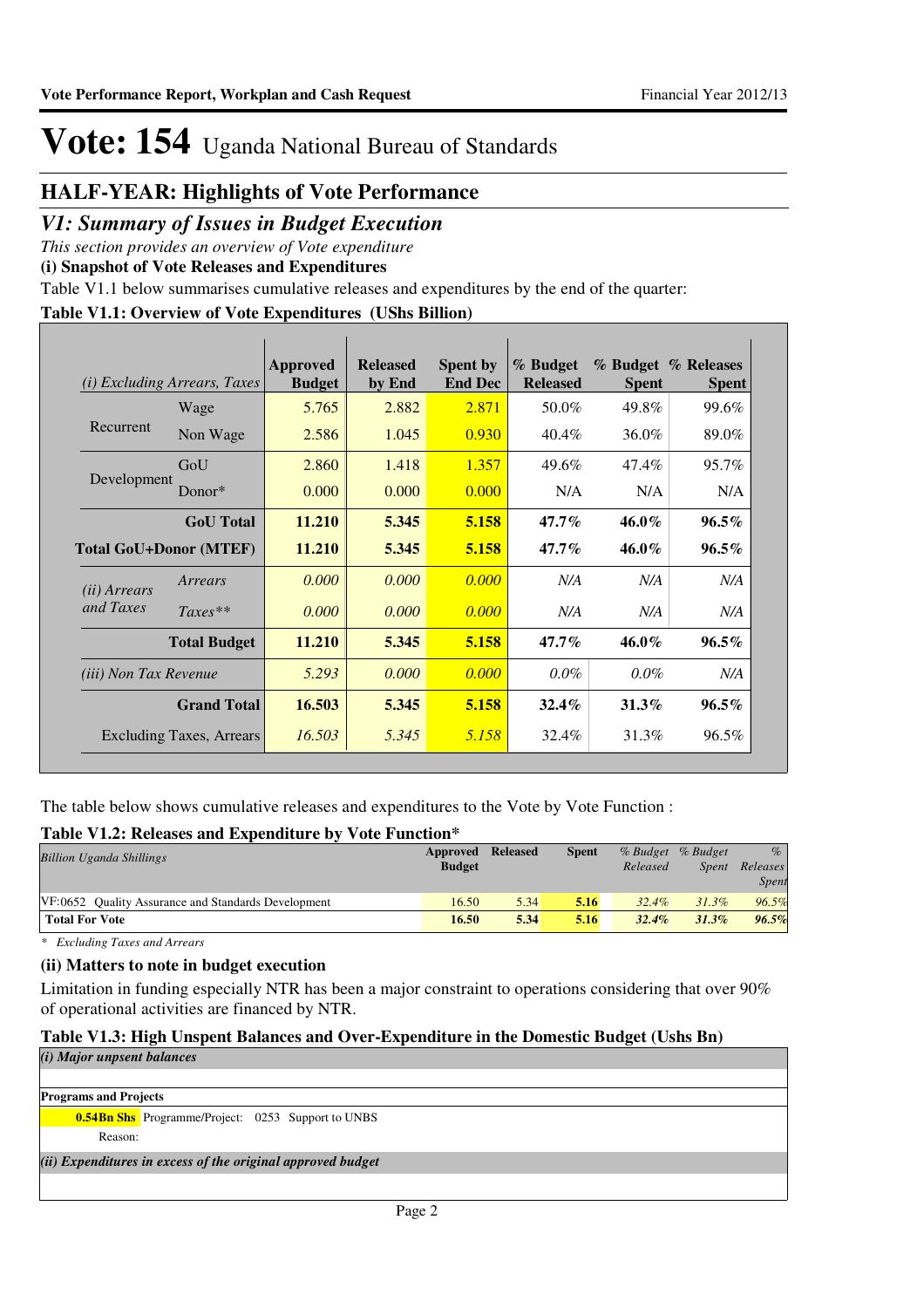## **HALF-YEAR: Highlights of Vote Performance**

*\* Excluding Taxes and Arrears*

## *V2: Performance Highlights*

*This section provides highlights of output performance, focusing on key outputs and actions impelemented to improve section performance.*

## **Table V2.1: Key Vote Output Indicators and Expenditures\***

| Vote, Vote Function<br>Key Output                               | <b>Approved Budget and</b><br><b>Planned outputs</b> | <b>Cumulative Expenditure</b><br>and Performance | <b>Status and Reasons for</b><br>any Variation from Plans |          |  |  |
|-----------------------------------------------------------------|------------------------------------------------------|--------------------------------------------------|-----------------------------------------------------------|----------|--|--|
| Vote Function: 0652 Quality Assurance and Standards Development |                                                      |                                                  |                                                           |          |  |  |
| <b>Vote Function Cost</b>                                       | <b>UShs Bn:</b>                                      | 16.503 UShs Bn:                                  | 5.158 % Budget Spent:                                     | 31.3%    |  |  |
| <b>Cost of Vote Services:</b>                                   | $\mathit{UShs}\, \mathit{Bn}$ :                      | 16.503 <i>UShs Bn</i> :                          | 5.158 $%$ Budget Spent:                                   | $31.3\%$ |  |  |

*\* Excluding Taxes and Arrears*

Some of the outputs not achieved in Quarter 1 have eventually been achieved in Quarter 2; e.g.Standards development which is a long process that may take over 6 months. Phase 1A construction is till on-going but is expected to be completed in February 2013. PVOC re-introduction and market surveillance require intensive sensitisation and publicity inspite of limited funds.

## **Table V2.2: Implementing Actions to Improve Vote Performance**

## *V3: Details of Releases and Expenditure*

*This section provides a comprehensive summary of the outputs delivered by the Vote and further details of Vote expenditures by Vote Function and Expenditure Item.*

## **Table V3.1: GoU Releases and Expenditure by Output\***

| <b>Billion Uganda Shillings</b>                                                     | Approved      | <b>Released</b> | <b>Spent</b> | $%$ GoU       | $%$ GoU       | $%$ GoU     |
|-------------------------------------------------------------------------------------|---------------|-----------------|--------------|---------------|---------------|-------------|
|                                                                                     | <b>Budget</b> |                 |              | <b>Budget</b> | <b>Budget</b> | Releases    |
|                                                                                     |               |                 |              | Released      | Spent         | <i>Spen</i> |
| VF:0652 Ouality Assurance and Standards Development                                 | 11.21         | 5.34            | 5.16         | $47.7\%$      | $46.0\%$      | 96.5%       |
| Class: Outputs Provided                                                             | 8.29          | 3.91            | 3.79         | $47.2\%$      | 45.7%         | 96.8%       |
| 065201 Administration                                                               | 8.24          | 3.90            | 3.77         | $47.3\%$      | 45.8%         | 96.8%       |
| 065205<br>Increase public awareness to quality and standardisation<br>(SOMT) issues | 0.05          | 0.02            | 0.02         | $31.2\%$      | $31.2\%$      | 100.0%      |
| Class: Outputs Funded                                                               | 0.06          | 0.02            | 0.01         | $25.0\%$      | 23.6%         | 94.4%       |
| 065251 Membership to International Organisations (ISO, ARSO, OIML,<br>SADCMET)      | 0.06          | 0.02            | 0.01         | $25.0\%$      | 23.6%         | 94.4%       |
| Class: Capital Purchases                                                            | 2.86          | 1.42            | 1.36         | $49.6\%$      | 47.4%         | 95.7%       |
| 065272 Government Buildings and Administrative Infrastructure                       | 2.00          | 1.00            | 1.00         | 50.0%         | 50.0%         | 100.0%      |
| 065276 Purchase of Office and ICT Equipment, including Software                     | 0.43          | 0.20            | 0.20         | $47.2\%$      | 46.9%         | 99.4%       |
| 065277 Purchase of Specialised Machinery $&$ Equipment                              | 0.35          | 0.18            | 0.12         | 50.0%         | 33.0%         | 65.9%       |
| 065278 Purchase of Office and Residential Furniture and Fittings                    | 0.08          | 0.04            | 0.04         | 50.0%         | $49.6\%$      | 99.2%       |
| <b>Total For Vote</b>                                                               | 11.21         | 5.34            | 5.16         | 47.7%         | $46.0\%$      | 96.5%       |

*\* Excluding Taxes and Arrears*

## **Table V3.2: 2012/13 GoU Expenditure by Item**

| <b>Billion Uganda Shillings</b>                           | Approved<br><b>Budget</b> | <b>Releases</b> | Expend-<br>iture | % Budged<br><b>Released</b> | % Budget<br><b>Spent</b> | %Releases<br><b>Spent</b> |
|-----------------------------------------------------------|---------------------------|-----------------|------------------|-----------------------------|--------------------------|---------------------------|
| <b>Output Class: Outputs Provided</b>                     | 8.29                      | 3.91            | 3.79             | $47.2\%$                    | $45.7\%$                 | 96.8%                     |
| 211102 Contract Staff Salaries (Incl. Casuals, Temporary) | 5.76                      | 2.88            | 2.87             | 50.0%                       | 49.8%                    | 99.6%                     |
| 212101 Social Security Contributions (NSSF)               | 0.58                      | 0.29            | 0.28             | 50.0%                       | 48.4%                    | 96.7%                     |
| 213001 Medical Expenses (To Employees)                    | 0.27                      | 0.11            | 0.09             | 41.8%                       | $35.0\%$                 | 83.7%                     |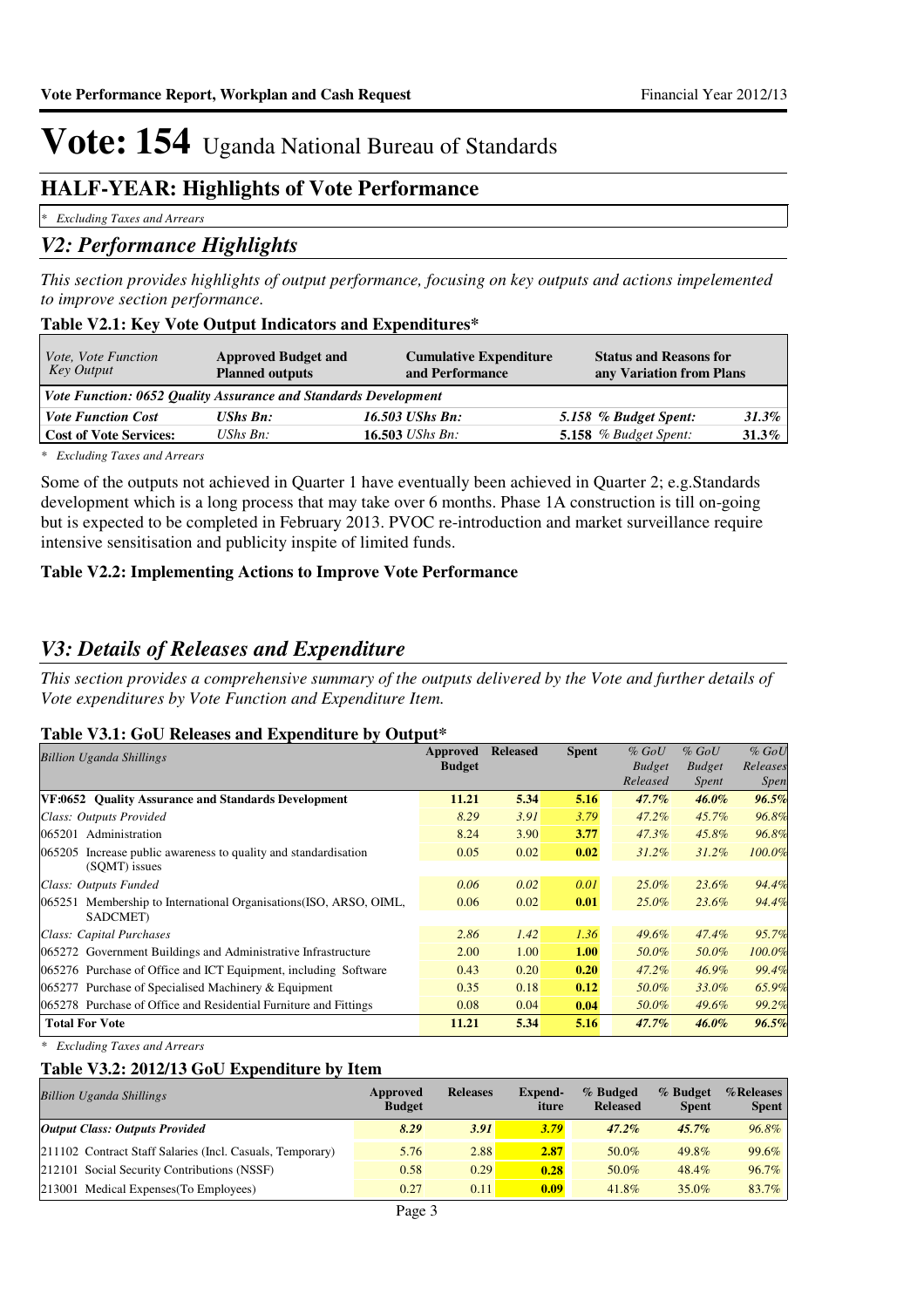# **HALF-YEAR: Highlights of Vote Performance**

| <b>Billion Uganda Shillings</b>                            | <b>Approved</b><br><b>Budget</b> | <b>Releases</b> | <b>Expend-</b><br>iture | % Budged<br><b>Released</b> | % Budget<br><b>Spent</b> | %Releases<br><b>Spent</b> |
|------------------------------------------------------------|----------------------------------|-----------------|-------------------------|-----------------------------|--------------------------|---------------------------|
| 213003 Retrenchment costs                                  | 0.15                             | 0.04            | 0.04                    | 25.0%                       | 25.0%                    | 100.0%                    |
| 213004 Gratuity Payments                                   | 0.10                             | 0.05            | 0.04                    | 45.0%                       | 42.5%                    | 94.3%                     |
| 221001 Advertising and Public Relations                    | 0.03                             | 0.01            | 0.01                    | 31.2%                       | 31.2%                    | 100.0%                    |
| 221002 Workshops and Seminars                              | 0.03                             | 0.01            | 0.01                    | 31.2%                       | 31.2%                    | 100.0%                    |
| 223003 Rent - Produced Assets to private entities          | 0.37                             | 0.16            | 0.16                    | 43.7%                       | 41.7%                    | 95.4%                     |
| 223005 Electricity                                         | 0.05                             | 0.02            | 0.01                    | 50.0%                       | 25.0%                    | 50.0%                     |
| 223006 Water                                               | 0.02                             | 0.01            | 0.01                    | 50.0%                       | 25.0%                    | 50.0%                     |
| 223901 Rent (Produced Assets) to other govt. Units         | 0.04                             | 0.01            | 0.01                    | 25.0%                       | 25.0%                    | 100.0%                    |
| 227004 Fuel, Lubricants and Oils                           | 0.11                             | 0.06            | 0.04                    | 53.6%                       | 31.2%                    | 58.3%                     |
| 228002 Maintenance - Vehicles                              | 0.29                             | 0.13            | 0.10                    | 44.8%                       | 36.3%                    | 81.1%                     |
| 228003 Maintenance Machinery, Equipment and Furniture      | 0.50                             | 0.14            | 0.12                    | 27.0%                       | 25.0%                    | 92.5%                     |
| <b>Output Class: Outputs Funded</b>                        | 0.06                             | 0.02            | 0.01                    | $25.0\%$                    | $23.6\%$                 | 94.4%                     |
| 262101 Contributions to International Organisations (Curre | 0.06                             | 0.02            | 0.01                    | 25.0%                       | 23.6%                    | 94.4%                     |
| <b>Output Class: Capital Purchases</b>                     | 2.86                             | 1.42            | 1.36                    | 49.6%                       | 47.4%                    | 95.7%                     |
| 231001 Non-Residential Buildings                           | 2.00                             | 1.00            | <b>1.00</b>             | 50.0%                       | 50.0%                    | 100.0%                    |
| 231005 Machinery and Equipment                             | 0.78                             | 0.38            | 0.32                    | 48.4%                       | 40.6%                    | 83.9%                     |
| 231006 Furniture and Fixtures                              | 0.08                             | 0.04            | 0.04                    | 50.0%                       | 49.6%                    | 99.2%                     |
| <b>Grand Total:</b>                                        | 11.21                            | 5.34            | 5.16                    | 47.7%                       | 46.0%                    | $96.5\%$                  |
| <b>Total Excluding Taxes and Arrears:</b>                  | 11.21                            | 5.34            | 5.16                    | 47.7%                       | 46.0%                    | $96.5\%$                  |

## **Table V3.3: GoU Releases and Expenditure by Project and Programme\***

|                                                            |               | -               |              |               |               |              |
|------------------------------------------------------------|---------------|-----------------|--------------|---------------|---------------|--------------|
| <b>Billion Uganda Shillings</b>                            | Approved      | <b>Released</b> | <b>Spent</b> | $%$ GoU       | $%$ GoU       | $%$ GoU      |
|                                                            | <b>Budget</b> |                 |              | <b>Budget</b> | <b>Budget</b> | Releases     |
|                                                            |               |                 |              | Released      | <i>Spent</i>  | <i>Spent</i> |
| <b>VF:0652 Ouality Assurance and Standards Development</b> | 11.21         | 5.34            | 5.16         | $47.7\%$      | $46.0\%$      | 96.5%        |
| <b>Recurrent Programmes</b>                                |               |                 |              |               |               |              |
| 01<br><b>Headquarters</b>                                  | 8.35          | 3.93            | 3.80         | 47.0%         | $45.5\%$      | 96.8%        |
| Development Projects                                       |               |                 |              |               |               |              |
| 0253<br>Support to UNBS                                    | 2.86          | 1.42            | 1.36         | 49.6%         | 47.4%         | 95.7%        |
| <b>Total For Vote</b>                                      | 11.21         | 5.34            | 5.16         | $47.7\%$      | $46.0\%$      | 96.5%        |

*\* Excluding Taxes and Arrears*

## **Table V3.4: Donor Releases and Expenditure by Project and Programme\***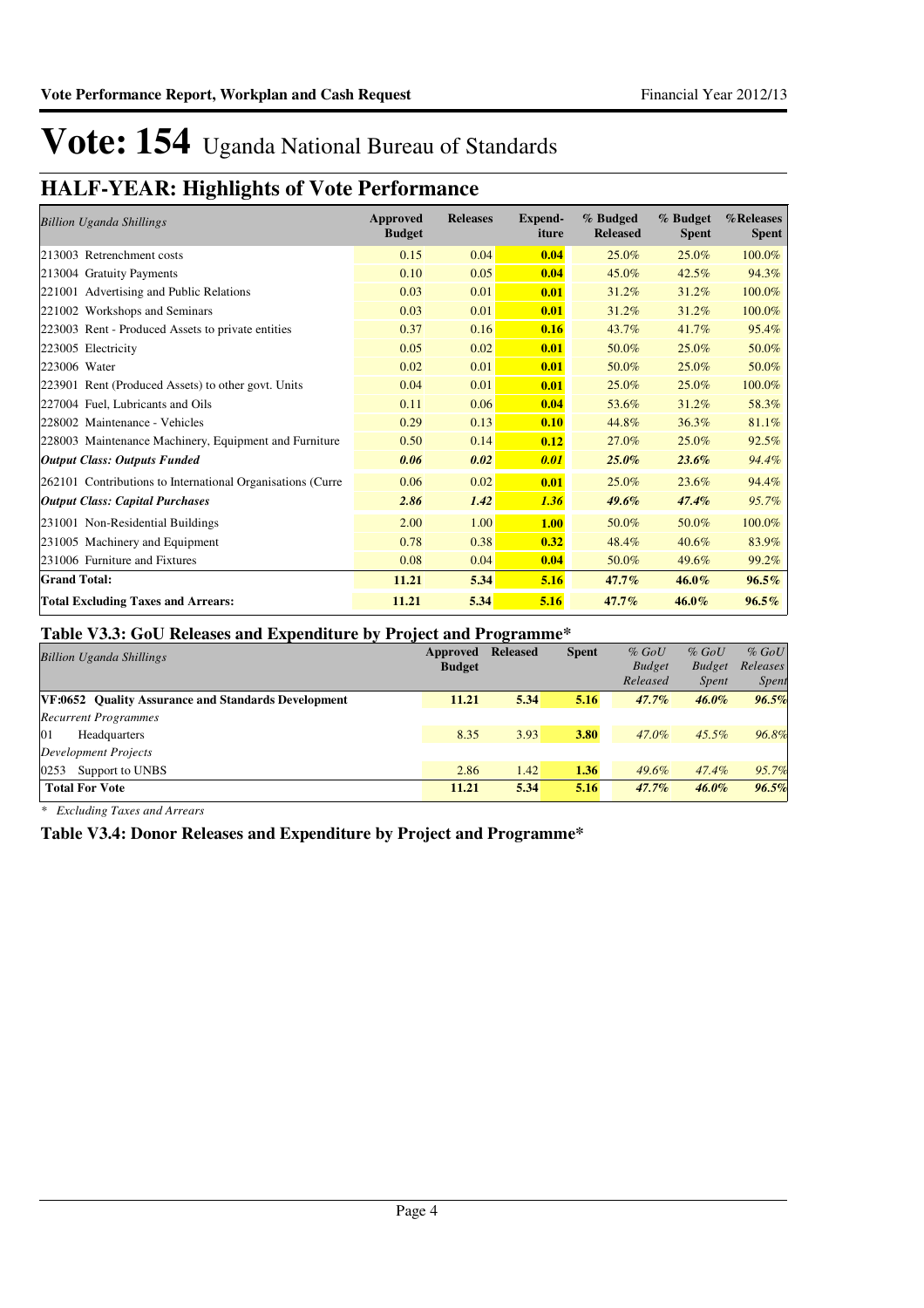## **QUARTER 2: Cumulative Outputs and Expenditure by End of Quarter**

| <b>Annual Planned Outputs and Cumulative Outputs Achieved by End of</b> | Cumulative Expenditures made by the End of the Quarter to |
|-------------------------------------------------------------------------|-----------------------------------------------------------|
| <b>Quarter</b> (Quantity and Location)                                  | <b>Deliver Cumulative Outputs</b><br>UShs Thousand        |

## **Vote Function: 0652 Quality Assurance and Standards Development**

*Recurrent Programmes*

## *Programme 01 Headquarters*

*Outputs Funded*

**06 5251 Membership to International Organisations(ISO, ARSO, OIML, SADCMET) Output:**

#### *Annual Planned Outputs:*

Membership to International bodies such as CODEX, SPS.

Regional membership.

## **Subscription to ISO done** *Cumulatie Outputs Achieved by the end of the Quarter:*

## **Subscription to OIML ongoing**

**The 32nd ISO general assembly and 51st meeting of the ISO committee for developing countries attended**

#### **2 people trained abroad on stakeholder mobilisation for standards and certification of personnel**

### *Reasons for Variation in performance*

Limited funds to subscribe fully to ARSO and OIML.

Financial challenges affecting full partcipation at EAC meetings.

| 14,154 | <b>Total</b>              |
|--------|---------------------------|
| 0      | <b>Wage Recurrent</b>     |
| 14,154 | <b>Non Wage Recurrent</b> |
| 0      | <b>NTR</b>                |
|        |                           |

## *Outputs Provided*

#### **06 5201 Administration Output:**

|                                                                                     | <b>Item</b>                                       | <b>Spent</b> |
|-------------------------------------------------------------------------------------|---------------------------------------------------|--------------|
| <b>Annual Planned Outputs:</b>                                                      | 211102 Contract Staff Salaries (Incl. Casuals,    | 2,871,470    |
| Payment of Salaries, rent, utilities                                                | Temporary)                                        |              |
|                                                                                     | 212101 Social Security Contributions (NSSF)       | 278,730      |
| Carry out Human Resource Audit                                                      | 213001 Medical Expenses (To Employees)            | 93.624       |
|                                                                                     | 213004 Gratuity Payments                          | 42,453       |
|                                                                                     | 223003 Rent - Produced Assets to private entities | 155,922      |
| Conduct 40 trainings internally, abroad, group training and individual<br>training; | 228002 Maintenance - Vehicles                     | 104,632      |

Medical Insurance; Terminal & Death benefits; for 238 staff and where appropriate their dependants.

Payment of Salaries;

Pay gratuity to 32 staff members

Capacity building and professional development of UNBS.

Approved revenue enhancement plan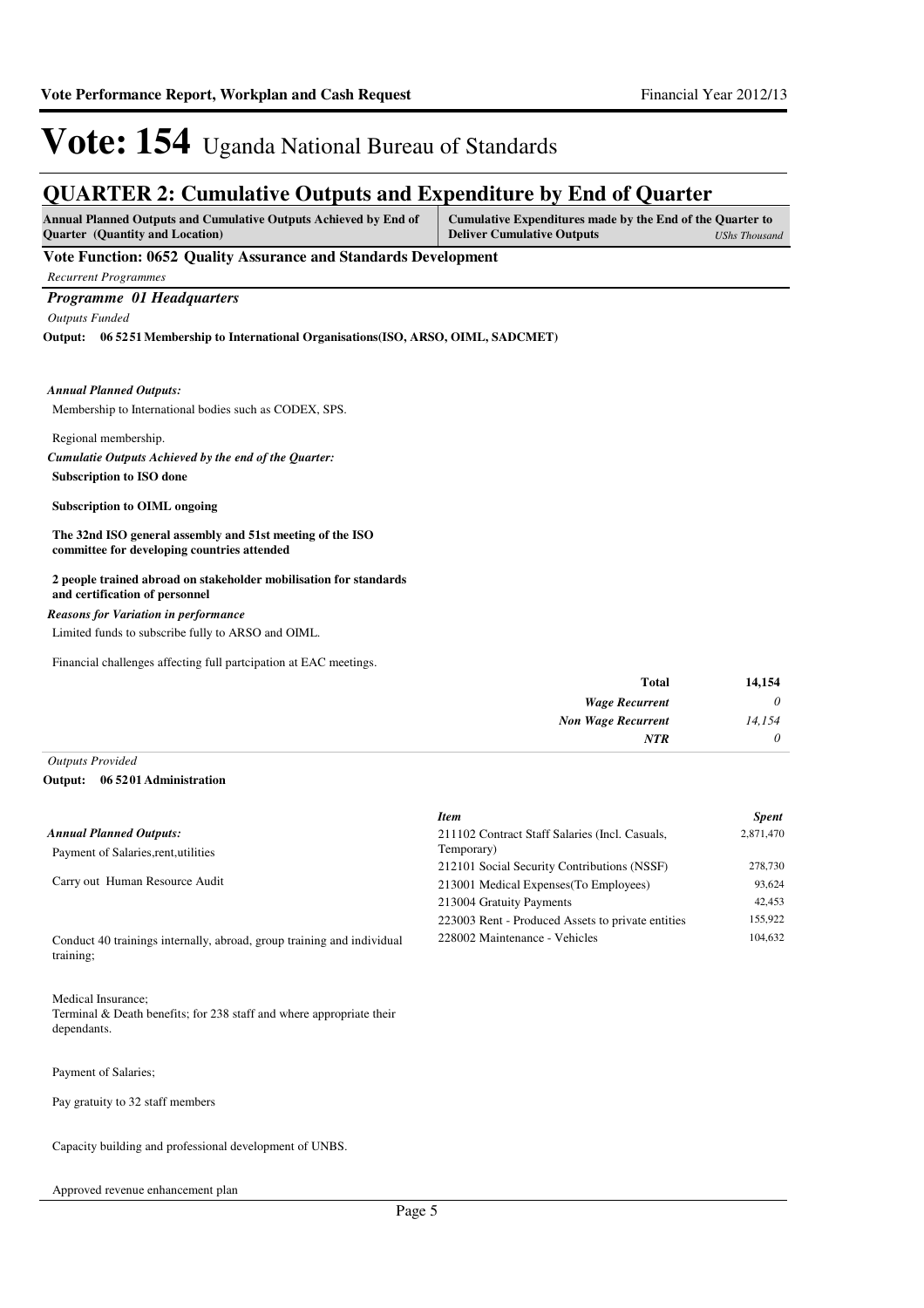## **QUARTER 2: Cumulative Outputs and Expenditure by End of Quarter**

| <b>Annual Planned Outputs and Cumulative Outputs Achieved by End of</b> | Cumulative Expenditures made by the End of the Quarter to |               |
|-------------------------------------------------------------------------|-----------------------------------------------------------|---------------|
| <b>Ouarter</b> (Quantity and Location)                                  | <b>Deliver Cumulative Outputs</b>                         | UShs Thousand |

## **Vote Function: 0652 Quality Assurance and Standards Development**

*Recurrent Programmes Programme 01 Headquarters* Facilitate finance manual review **5 staff recruited to fill existing vacancies; Medical Insurance done for 280 staff; 7 field visits done; The Human Resource Audit is ongoing; No trainings internally or abroad for group training and individual training. They have been deferred to February 2013; Qtr 1 & 2 salaries were all paid; Subscriptions done to HR Managers' Association of Uganda for Capacitiy Building and Professional Development; No Approved Revenue Enhancement Plan; Finance Manual Review done; Terminal benefits paid to 1 staff and death benefits done for 5 staff** *Wage Recurrent Non Wage Recurrent* **Total** *2,871,470 898,634 0* **3,770,105** *Cumulatie Outputs Achieved by the end of the Quarter: NTR* Limitation in funding is a major setback in training, capacity building and professional development *Reasons for Variation in performance*

### **06 5202 Development of Standards Output:**

#### *Annual Planned Outputs:*

160 standards developed by UNBS Standards department which is located in Kanjokya- Kamwokya.

30 standards Harmonised by UNBS standards department which is located in Kanjokya ,Kamwokya.

Promote atleast 8 standards **79 Standards developed;** *Cumulatie Outputs Achieved by the end of the Quarter:*

#### **19 Standards harmonized;**

**2 Projects supported;**

## **5 Standards promoted;**

#### *Reasons for Variation in performance*

Most of the standards developed are adoptions of EAC Standards.

Harmonisation of standards being facilitated by development partners (such as ASARECA & QUISP).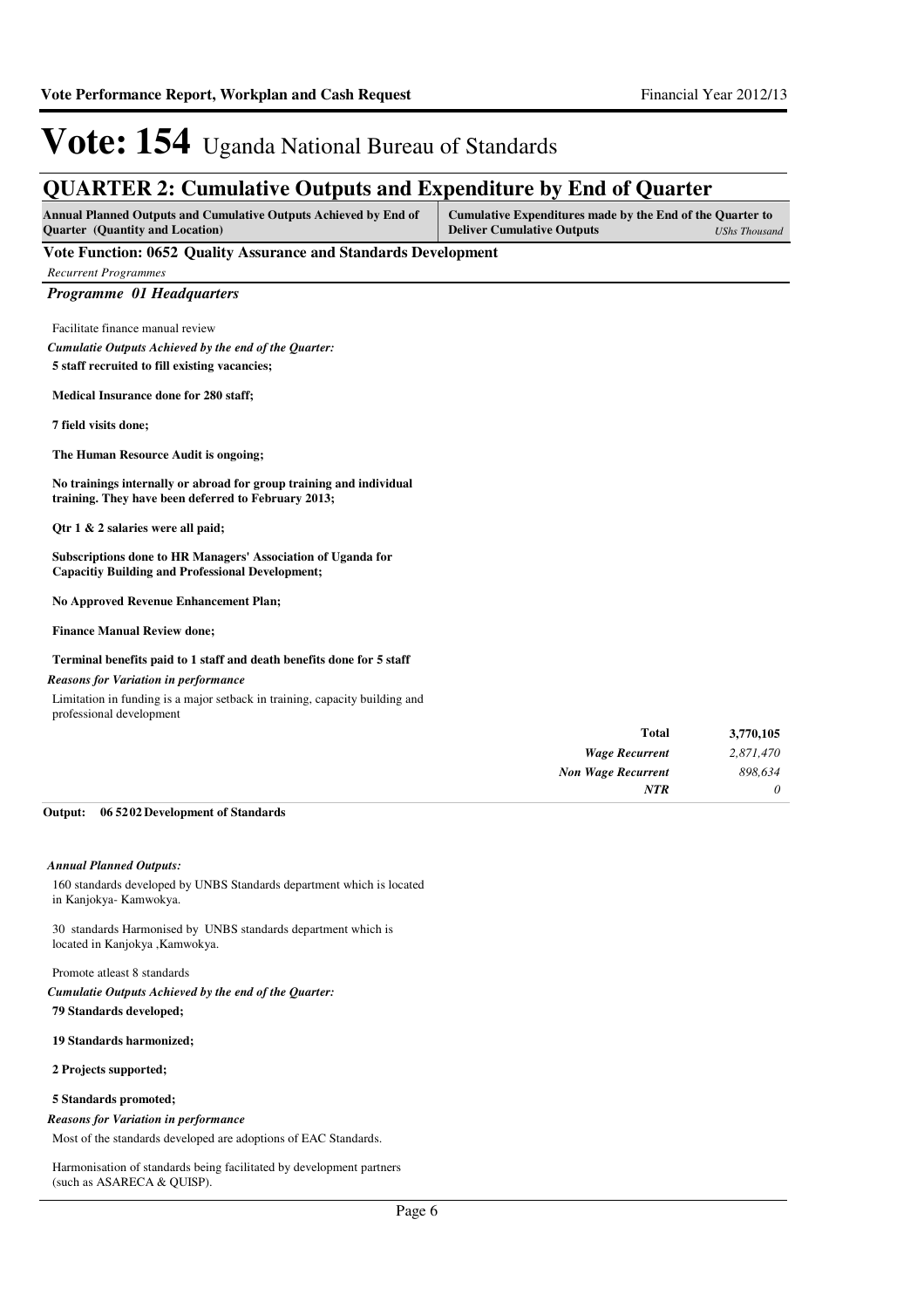## **QUARTER 2: Cumulative Outputs and Expenditure by End of Quarter**

| <b>Annual Planned Outputs and Cumulative Outputs Achieved by End of</b> | Cumulative Expenditures made by the End of the Quarter to |               |
|-------------------------------------------------------------------------|-----------------------------------------------------------|---------------|
| <b>Ouarter</b> (Quantity and Location)                                  | <b>Deliver Cumulative Outputs</b>                         | UShs Thousand |

**Vote Function: 0652 Quality Assurance and Standards Development**

*Recurrent Programmes*

## *Programme 01 Headquarters*

Standards promotional activities are dependant on other institutions/organisation. Due to budgetary contraints, most activities had not been planned by UNBS but are now being implemented as and when sponsors are identified.

| $\bf{0}$ | Total                     |
|----------|---------------------------|
| 0        | <b>Wage Recurrent</b>     |
| 0        | <b>Non Wage Recurrent</b> |
| 0        | <b>NTR</b>                |
|          |                           |

**06 5203 Quality Assurance of goods & Lab Testing Output:**

### *Annual Planned Outputs:*

Under Quality Assurance department key outputs are as below

420 Products certified Q mark

120 Products certified Smark

20 Management Systems Certified

5 EAC harmonized schemes on inspections

10 Regulatory frameworks agreed with bodies such as URA, etc

1000 Inspections of factories, supermarkets, shops, warehouses, etc

Under Quality Import Inspections department key outputs are as below

25,000 import consignments inspected.

Pre-delivery inspections 30

Registration of importers under Voluntary compliance scheme 100

Under Testing department key outputs are as below

6000 samples tested by UNBS Testing department in nakawa head office

10 Proficiency tests by testing dept

#### 1 more laboratory accredited

**133 Product Permits issued under Q Mark;** *Cumulatie Outputs Achieved by the end of the Quarter:*

**30 Product Permits issued under S Mark;**

**No System Certification Permits issued;**

**330 Companies inspected;**

**31,585 Consignments inspected;**

**9 Pre-delivery inspections done;**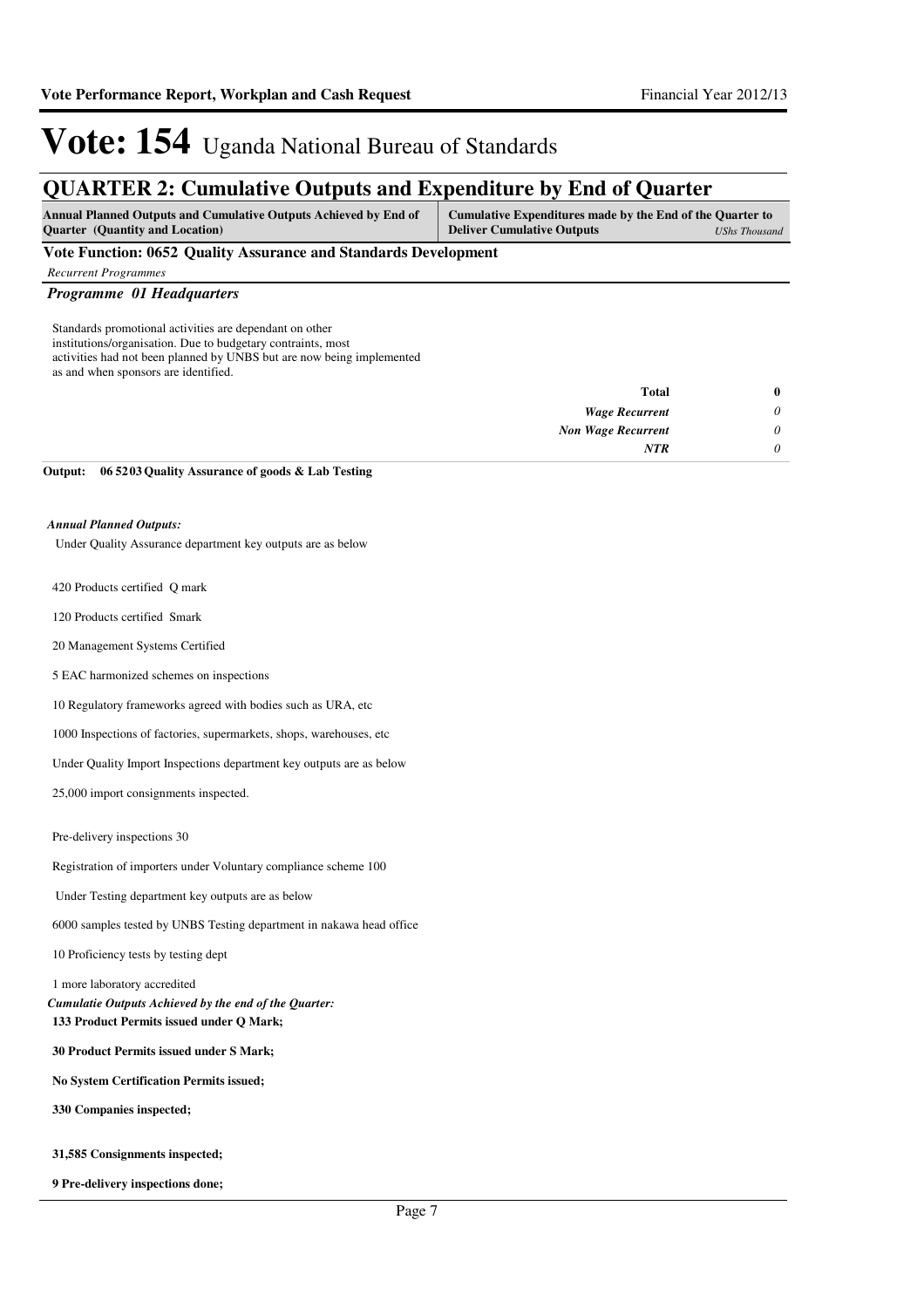## **QUARTER 2: Cumulative Outputs and Expenditure by End of Quarter**

| <b>Annual Planned Outputs and Cumulative Outputs Achieved by End of</b> | Cumulative Expenditures made by the End of the Quarter to |               |
|-------------------------------------------------------------------------|-----------------------------------------------------------|---------------|
| <b>Quarter</b> (Quantity and Location)                                  | <b>Deliver Cumulative Outputs</b>                         | UShs Thousand |

## **Vote Function: 0652 Quality Assurance and Standards Development**

| <b>Recurrent Programmes</b> |
|-----------------------------|
|                             |

*Programme 01 Headquarters*

**280 Importers registered under voluntary compliance scheme;**

**4,836 Samples tested;**

**Proficiency Testing (PT) for 12 products maintained;**

### **No Laboratory accredited;**

#### *Reasons for Variation in performance*

Lack of adequate staff and training for document development affecting laboratory accreditation, product/management certfication and lab testing.

There was general increase in samples in Chemistry, Microbiology and Materials laboratory that accounts for sample testing variance. However, samples from imports inspection dropped.

Voluntary registration is attributed to PVoC sensitisation and need for some importers to streamline customs border clearance.

Consignments inspected increased due to targeted inspections of risk products.

Additional samples for PT received from the EAC.

| $\bf{0}$ | <b>Total</b>              |
|----------|---------------------------|
| $\theta$ | <b>Wage Recurrent</b>     |
| 0        | <b>Non Wage Recurrent</b> |
| $\theta$ | <b>NTR</b>                |
|          |                           |

#### **06 5204 Calibration and verification of equipment Output:**

#### *Annual Planned Outputs:*

512,566 instruments for weights and measures verified by Legal Metrology dept of UNBS. Country wide verification tours and inspections of equipment used in trade.

3200 Inspections of pre-packaged goods

### 1815 Equipment calibrated

20 Traceable reference standards and equipment calibrated by same dept above

1 Mass laboratory accredited by same dept above

## **338,680 instruments for weights and measures verified by Legal**  *Cumulatie Outputs Achieved by the end of the Quarter:*

## **Metrology dept of UNBS.**

## **Calibration of 922 equipment by National metrology dept**

#### **2 reference standards and equipment calibrated**

### **1,760 Inspections of Pre-Packaged goods**

### *Reasons for Variation in performance*

Improved surveillance and use of verification stickers is reason for positive variance in weights and measures verification.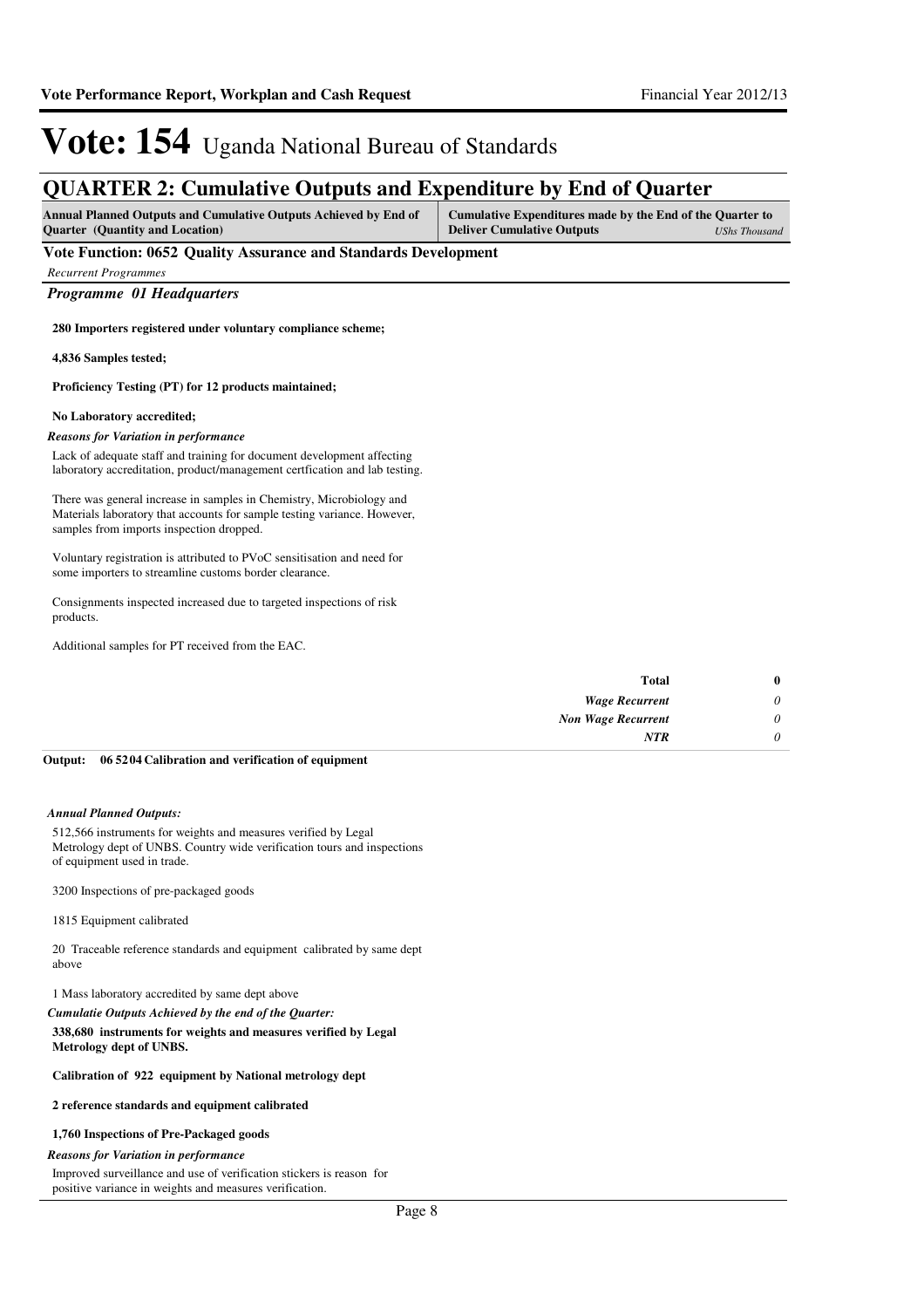## **QUARTER 2: Cumulative Outputs and Expenditure by End of Quarter**

| <b>Annual Planned Outputs and Cumulative Outputs Achieved by End of</b> | Cumulative Expenditures made by the End of the Quarter to |               |
|-------------------------------------------------------------------------|-----------------------------------------------------------|---------------|
| <b>Ouarter</b> (Quantity and Location)                                  | <b>Deliver Cumulative Outputs</b>                         | UShs Thousand |

## **Vote Function: 0652 Quality Assurance and Standards Development**

*Recurrent Programmes*

## *Programme 01 Headquarters*

Lack of adequate staff, accreditation fees and inadequate training for document development.

|   | <b>Total</b>              |
|---|---------------------------|
| 0 | <b>Wage Recurrent</b>     |
| 0 | <b>Non Wage Recurrent</b> |
|   | <b>NTR</b>                |
|   |                           |

**06 5205 Increase public awareness to quality and standardisation (SQMT) issues Output:**

### *Annual Planned Outputs:*

12 Standards journals 120 Corporate video shows Networking Events

2 Quality Chronicles on standards and quality matters 48 Radio talk shows Print Media Television news, curent events, adverts and spot messages, TV talk shows

Mobilization, sensitisation seminars and workshops Press Conferences

Website design

## *Cumulatie Outputs Achieved by the end of the Quarter:*

## **15 Press releases/advertisements;**

**30 Television News and Current events**

**18 Television talkshows/ panel discussions;**

**No Qualilty Chronicles;**

## **6 Standard journals**

**12 Exhibitions;**

**4 School outreach programmes;**

**6 Sessions of sensitisation workshops and seminars to local government leaders;**

### **8 Other stakeholder engagements;**

### *Reasons for Variation in performance*

Increases in Radio talk shows, was due to need to carry out sensitisation and publicity for PVOC before re-introduction.

Limited cashflows accounts for no TV adverts and corporate videos

Financial constraints are a resson for no quality chronicles.

| 16,827 | Total                     |
|--------|---------------------------|
|        | <b>Wage Recurrent</b>     |
| 16,827 | <b>Non Wage Recurrent</b> |
| 0      | <b>NTR</b>                |
|        |                           |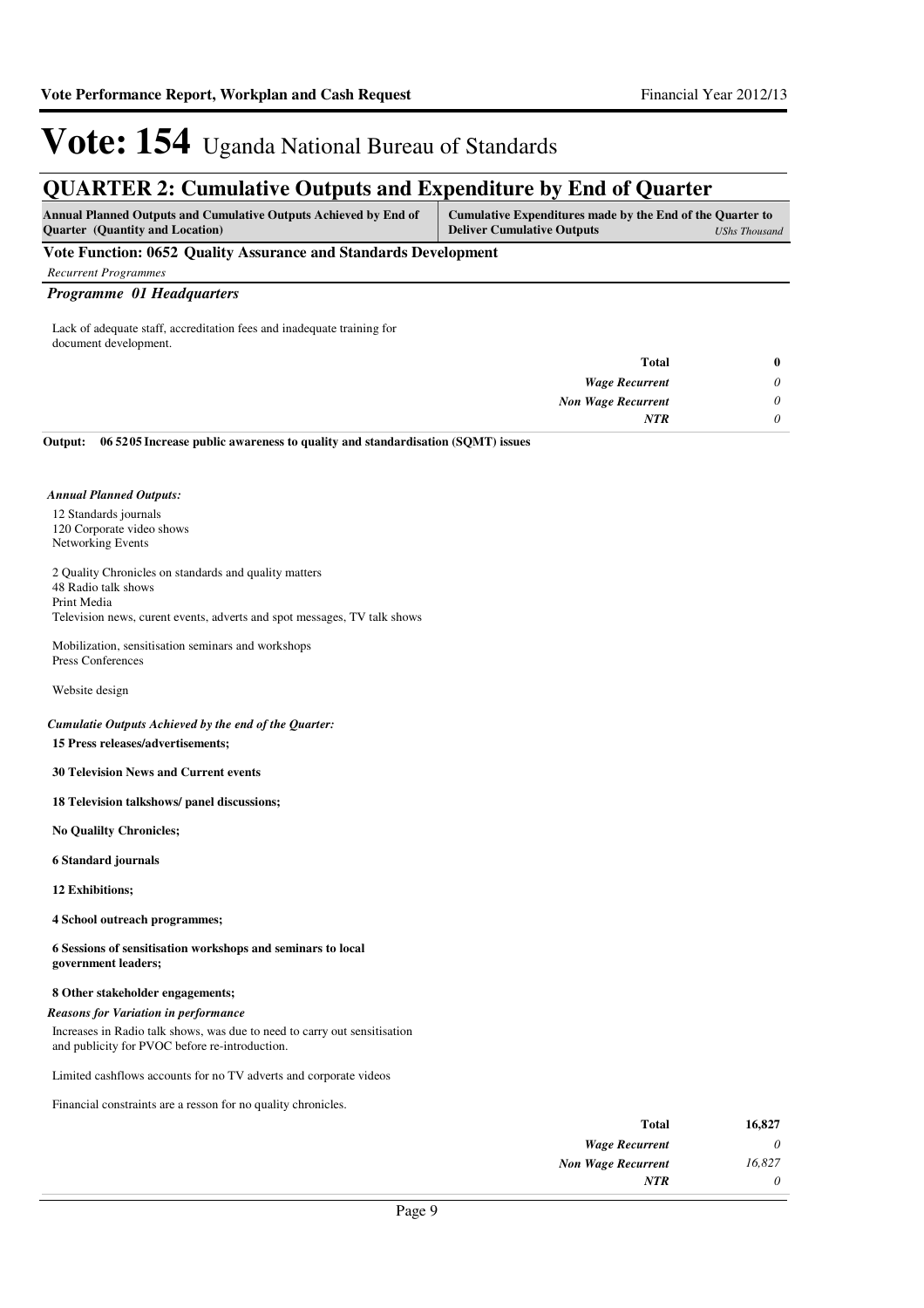# **QUARTER 2: Cumulative Outputs and Expenditure by End of Quarter**

| Annual Planned Outputs and Cumulative Outputs Achieved by End of<br>Quarter (Quantity and Location)                                      | Cumulative Expenditures made by the End of the Quarter to<br><b>Deliver Cumulative Outputs</b> | <b>UShs Thousand</b> |
|------------------------------------------------------------------------------------------------------------------------------------------|------------------------------------------------------------------------------------------------|----------------------|
| Vote Function: 0652 Quality Assurance and Standards Development                                                                          |                                                                                                |                      |
| <b>Development Projects</b>                                                                                                              |                                                                                                |                      |
| <b>Project 0253 Support to UNBS</b>                                                                                                      |                                                                                                |                      |
| Capital Purchases                                                                                                                        |                                                                                                |                      |
| Output: 06 5272 Government Buildings and Administrative Infrastructure                                                                   |                                                                                                |                      |
|                                                                                                                                          |                                                                                                |                      |
|                                                                                                                                          | <b>Item</b>                                                                                    | <b>Spent</b>         |
| <b>Annual Planned Outputs:</b>                                                                                                           | 231001 Non-Residential Buildings                                                               | 1,000,000            |
| UNBS home in Bweyogerere                                                                                                                 |                                                                                                |                      |
| Cumulatie Outputs Achieved by the end of the Quarter:                                                                                    |                                                                                                |                      |
| UNBS awarded the contractor to construct the UNBS home in phase<br>1A and the construction commenced.                                    |                                                                                                |                      |
| Construction is ongoing and nearing completion of phase 1A<br>(Administration block)                                                     |                                                                                                |                      |
| <b>Reasons for Variation in performance</b>                                                                                              |                                                                                                |                      |
| -Phase 1 B which is to carry out furnishing both the internal and extenal<br>areas may not be done this FY due to budgetary constraints. |                                                                                                |                      |
|                                                                                                                                          | <b>Total</b>                                                                                   | 1,000,000            |
|                                                                                                                                          | <b>GoU</b> Development                                                                         | 1,000,000            |
|                                                                                                                                          | <b>Donor Development</b>                                                                       | 0                    |
|                                                                                                                                          | NTR                                                                                            | 0                    |
| 06 5276 Purchase of Office and ICT Equipment, including Software<br>Output:                                                              |                                                                                                |                      |
|                                                                                                                                          | <b>Item</b>                                                                                    | <b>Spent</b>         |
| <b>Annual Planned Outputs:</b>                                                                                                           | 231005 Machinery and Equipment                                                                 | 201,504              |
| ICT equipment including laptops, desktops, printers.                                                                                     |                                                                                                |                      |
| Cumulatie Outputs Achieved by the end of the Quarter:                                                                                    |                                                                                                |                      |
| Procurement for internet subscription/service provision was done                                                                         |                                                                                                |                      |
| Corporate website redesigned;                                                                                                            |                                                                                                |                      |
| Antivirus at requisition for quotation stage;                                                                                            |                                                                                                |                      |
| Procurement for laptops for managers done;                                                                                               |                                                                                                |                      |
| <b>Reasons for Variation in performance</b>                                                                                              |                                                                                                |                      |
| Limitation in funding and delays in releases affecting procurements.                                                                     |                                                                                                |                      |
|                                                                                                                                          | Total                                                                                          | 201,504              |
|                                                                                                                                          | <b>GoU</b> Development                                                                         | 201,504              |
|                                                                                                                                          | <b>Donor Development</b>                                                                       | 0                    |
|                                                                                                                                          | NTR                                                                                            | 0                    |
| Output:<br>06 5277 Purchase of Specialised Machinery & Equipment                                                                         |                                                                                                |                      |
|                                                                                                                                          | <b>Item</b>                                                                                    | <b>Spent</b>         |
| <b>Annual Planned Outputs:</b>                                                                                                           | 231005 Machinery and Equipment                                                                 | 115,390              |
| Procure an assorted equipment for import inspection.                                                                                     |                                                                                                |                      |
| 20 Traceable reference standards and equipment calibrated for National<br>metrology                                                      |                                                                                                |                      |
| Cumulatie Outputs Achieved by the end of the Quarter:                                                                                    |                                                                                                |                      |
| <b>Equipment for radiation testing were procured</b>                                                                                     |                                                                                                |                      |
| <b>Reasons for Variation in performance</b>                                                                                              |                                                                                                |                      |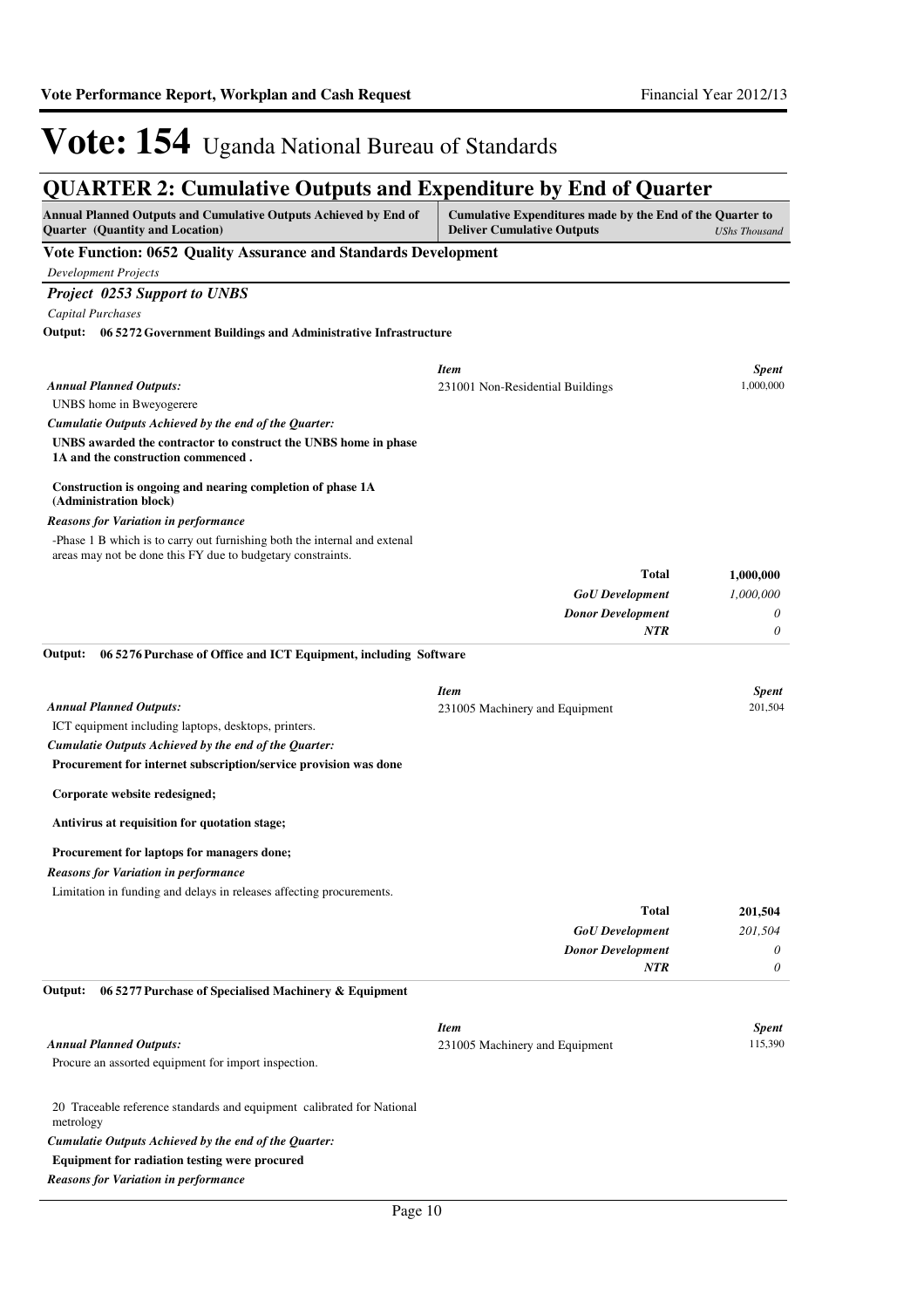## **QUARTER 2: Cumulative Outputs and Expenditure by End of Quarter**

| Annual Planned Outputs and Cumulative Outputs Achieved by End of<br>Quarter (Quantity and Location)  | Cumulative Expenditures made by the End of the Quarter to<br><b>Deliver Cumulative Outputs</b><br><b>UShs Thousand</b> |                 |
|------------------------------------------------------------------------------------------------------|------------------------------------------------------------------------------------------------------------------------|-----------------|
| Vote Function: 0652 Quality Assurance and Standards Development                                      |                                                                                                                        |                 |
| <b>Development Projects</b>                                                                          |                                                                                                                        |                 |
| <b>Project 0253 Support to UNBS</b>                                                                  |                                                                                                                        |                 |
| Equipment for radiation testing prioritised at the expense of other planned<br>lab testing equipment |                                                                                                                        |                 |
|                                                                                                      | <b>Total</b>                                                                                                           | 115,390         |
|                                                                                                      | <b>GoU</b> Development                                                                                                 | 115,390         |
|                                                                                                      | <b>Donor Development</b>                                                                                               | 0               |
|                                                                                                      | NTR                                                                                                                    | 0               |
| 06 5278 Purchase of Office and Residential Furniture and Fittings<br>Output:                         |                                                                                                                        |                 |
|                                                                                                      | <b>Item</b>                                                                                                            |                 |
| <b>Annual Planned Outputs:</b>                                                                       | 231006 Furniture and Fixtures                                                                                          | Spent<br>39,666 |
| Furniture and fittings                                                                               |                                                                                                                        |                 |
| Cumulatie Outputs Achieved by the end of the Quarter:                                                |                                                                                                                        |                 |
| <b>Furniture procured include:</b>                                                                   |                                                                                                                        |                 |
| 1 Leather executive chair                                                                            |                                                                                                                        |                 |
| 1 oval conference table for standards dept                                                           |                                                                                                                        |                 |
| 34 office chairs                                                                                     |                                                                                                                        |                 |
| 15 full height steel cupboards                                                                       |                                                                                                                        |                 |
| 1 4 drawer filing cabinet                                                                            |                                                                                                                        |                 |
| 33 pieces of office furniture                                                                        |                                                                                                                        |                 |
| 1 4 seater workstation                                                                               |                                                                                                                        |                 |
| 22 Low back swivel chairs                                                                            |                                                                                                                        |                 |
| 17 office tables                                                                                     |                                                                                                                        |                 |
| More furniture procured for regional offices                                                         |                                                                                                                        |                 |
| <b>Reasons for Variation in performance</b>                                                          |                                                                                                                        |                 |
| No Variance                                                                                          |                                                                                                                        |                 |
|                                                                                                      | Total                                                                                                                  | 39,666          |
|                                                                                                      | <b>GoU</b> Development                                                                                                 | 39,666          |
|                                                                                                      | <b>Donor Development</b><br><b>NTR</b>                                                                                 | 0<br>$\theta$   |
|                                                                                                      | <b>GRAND TOTAL</b>                                                                                                     | 5,157,646       |
|                                                                                                      | <b>Wage Recurrent</b>                                                                                                  | 2,871,470       |
|                                                                                                      | <b>Non Wage Recurrent</b>                                                                                              | 929,616         |
|                                                                                                      | <b>GoU</b> Development                                                                                                 | 1,356,560       |
|                                                                                                      | <b>Donor Development</b>                                                                                               | 0               |
|                                                                                                      | NTR                                                                                                                    | 0               |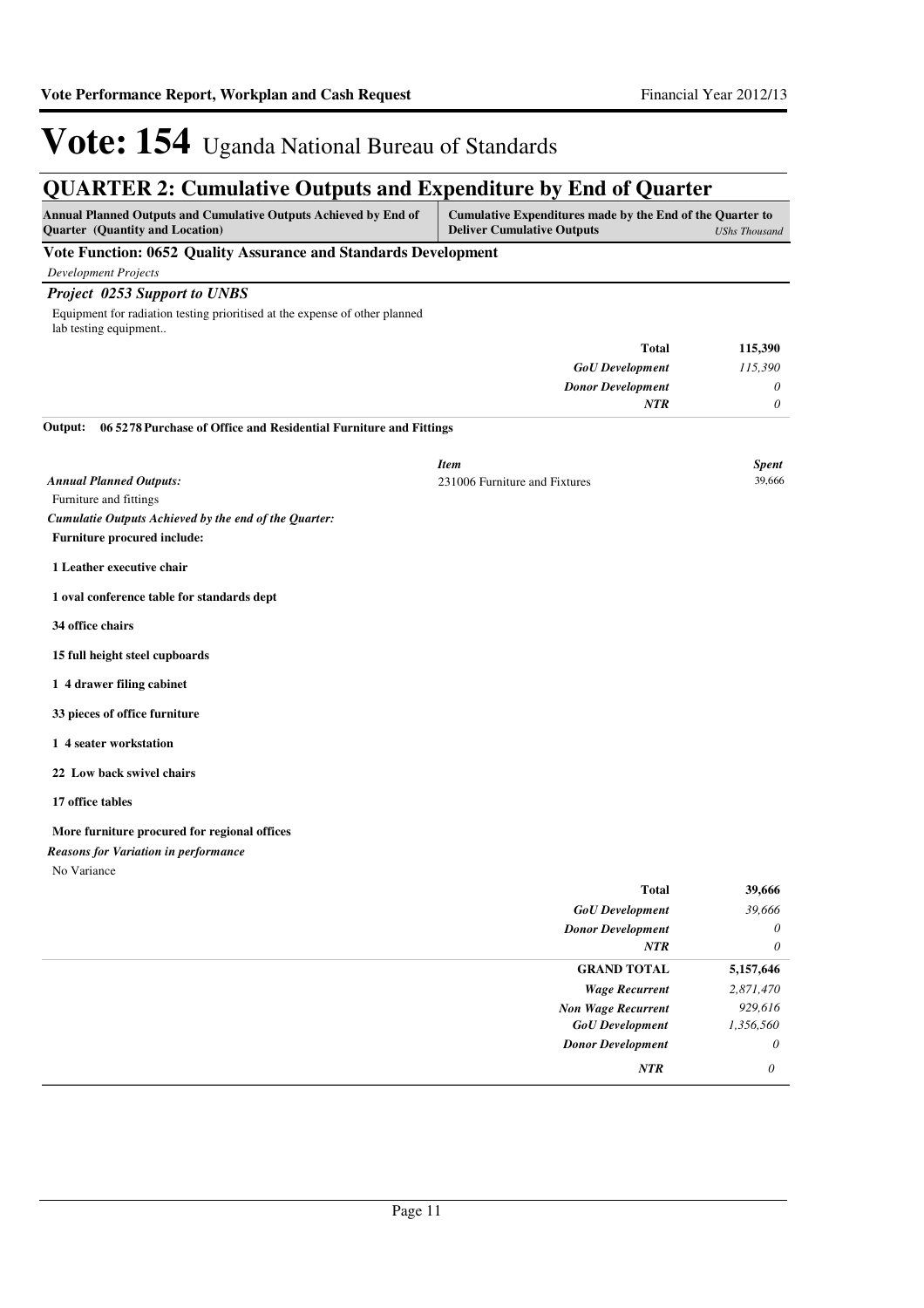## **QUARTER 2: Outputs and Expenditure in Quarter Planned and Actual Outputs in Quarter (Quantity and Location) Expenditures incurred in the Quarter to deliver outputs**  *UShs Thousand* **Vote Function: 0652 Quality Assurance and Standards Development** *Recurrent Programmes Programme 01 Headquarters Outputs Funded* **06 5251 Membership to International Organisations(ISO, ARSO, OIML, SADCMET) Output:**

### *Outputs Planned in Quarter:*

Membership to and cordial relations with International Organisations Annual subscription to international organisations (ARSO, OIML, SADCMET) and regional organisations such as COMESA, EAC

*Actual Outputs Achieved in Quarter:*

## **Subscription to OIML ongoing**

*Reasons for Variation in performance*

Limited funds to subscribe fully to ARSO and OIML.

Financial challenges affecting full partcipation at EAC meetings.

| $\bf{0}$ | <b>Total</b>              |
|----------|---------------------------|
| 0        | <b>Wage Recurrent</b>     |
| 0        | <b>Non Wage Recurrent</b> |
|          | <b>NTR</b>                |
|          |                           |

*Outputs Provided*

#### **06 5201 Administration Output:**

|                                                                          | Item                                              | <b>Spent</b> |
|--------------------------------------------------------------------------|---------------------------------------------------|--------------|
| Outputs Planned in Ouarter:                                              | 211102 Contract Staff Salaries (Incl. Casuals,    | 1,476,042    |
| Recruit 5 staff;                                                         | Temporary)                                        |              |
|                                                                          | 212101 Social Security Contributions (NSSF)       | 136,959      |
| 10 trainings internally, abroad, group training and individual training; | 213001 Medical Expenses (To Employees)            | 68.188       |
| Medical Insurance to 280 staff;                                          | 213004 Gratuity Payments                          | 20,143       |
|                                                                          | 223003 Rent - Produced Assets to private entities | 62,459       |
| HR field visits 5                                                        | 228002 Maintenance - Vehicles                     | 14.632       |
|                                                                          |                                                   |              |

Medical Insurance;

Terminal & Death benefits;Payment of Salaries; *Actual Outputs Achieved in Quarter:*

**5 staff recruited to fill existing gaps created by the departure of some staff;** 

**No trainings internally, abroad, group training and individual training. These have been deferred to February 2013;**

### **5 Field vists done.**

**Medical Insurance done for 280 staff;**

#### **Payment of Salaries was fully done**

*Reasons for Variation in performance*

Limitation in funding is a major setback in training, capacity building and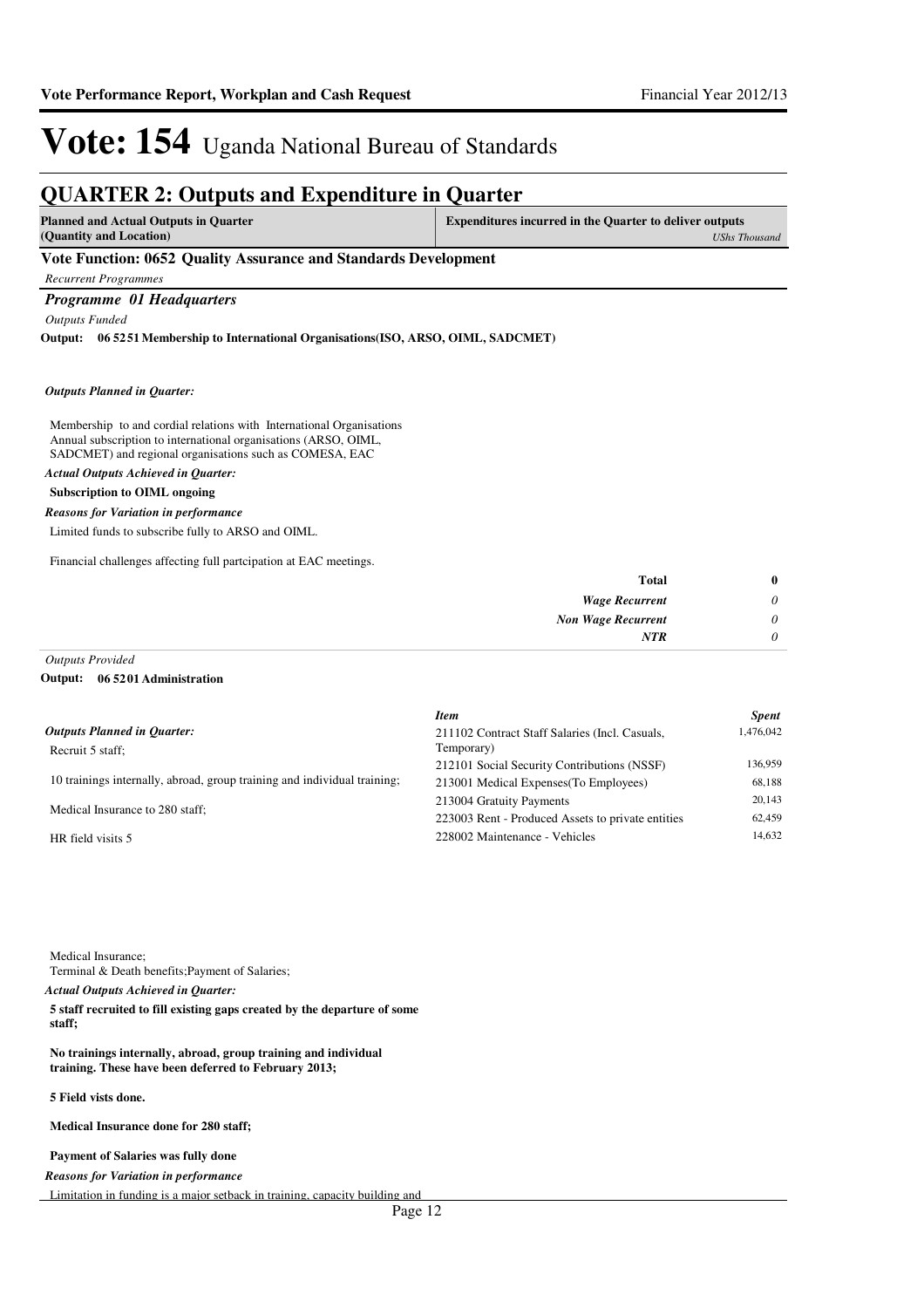## **QUARTER 2: Outputs and Expenditure in Quarter**

| <b>Planned and Actual Outputs in Quarter</b> | Expenditures incurred in the Quarter to deliver outputs |
|----------------------------------------------|---------------------------------------------------------|
| (Quantity and Location)                      | UShs Thousand                                           |
|                                              |                                                         |

## **Vote Function: 0652 Quality Assurance and Standards Development**

*Recurrent Programmes*

## *Programme 01 Headquarters*

professional development

| 1,778,423 | Total                     |
|-----------|---------------------------|
| 1,476,042 | <b>Wage Recurrent</b>     |
| 302,381   | <b>Non Wage Recurrent</b> |
| $\theta$  | <b>NTR</b>                |
|           |                           |

**06 5202 Development of Standards Output:**

## *Outputs Planned in Quarter:*

40 standards

9 standards harmonised

Promote 3 standards

Support to specific Government Projects/Programs 1 factory and 6 brands under FOOD fortification programme

Support to specific Government Projects/Programs I NIG under PSCP II programme

*Actual Outputs Achieved in Quarter:*

**4 Standards developed;**

**15 Standards harmonized;**

**No Standards promoted;**

## **2 Projects supported;**

*Reasons for Variation in performance*

Most of the standards developed are adoptions of EAC Standards.

Harmonisation of standards being facilitated by development partners (such as ASARECA & QUISP).

Standards promotional activities are dependant on other institutions/organisation. Due to budgetary contraints, most activities had not been planned by UNBS but are now being implemented as and when sponsors are identified.

| $\bf{0}$ | Total                     |
|----------|---------------------------|
| 0        | <b>Wage Recurrent</b>     |
| 0        | <b>Non Wage Recurrent</b> |
| 0        | <b>NTR</b>                |

**Output: 06 5203 Quality Assurance of goods & Lab Testing**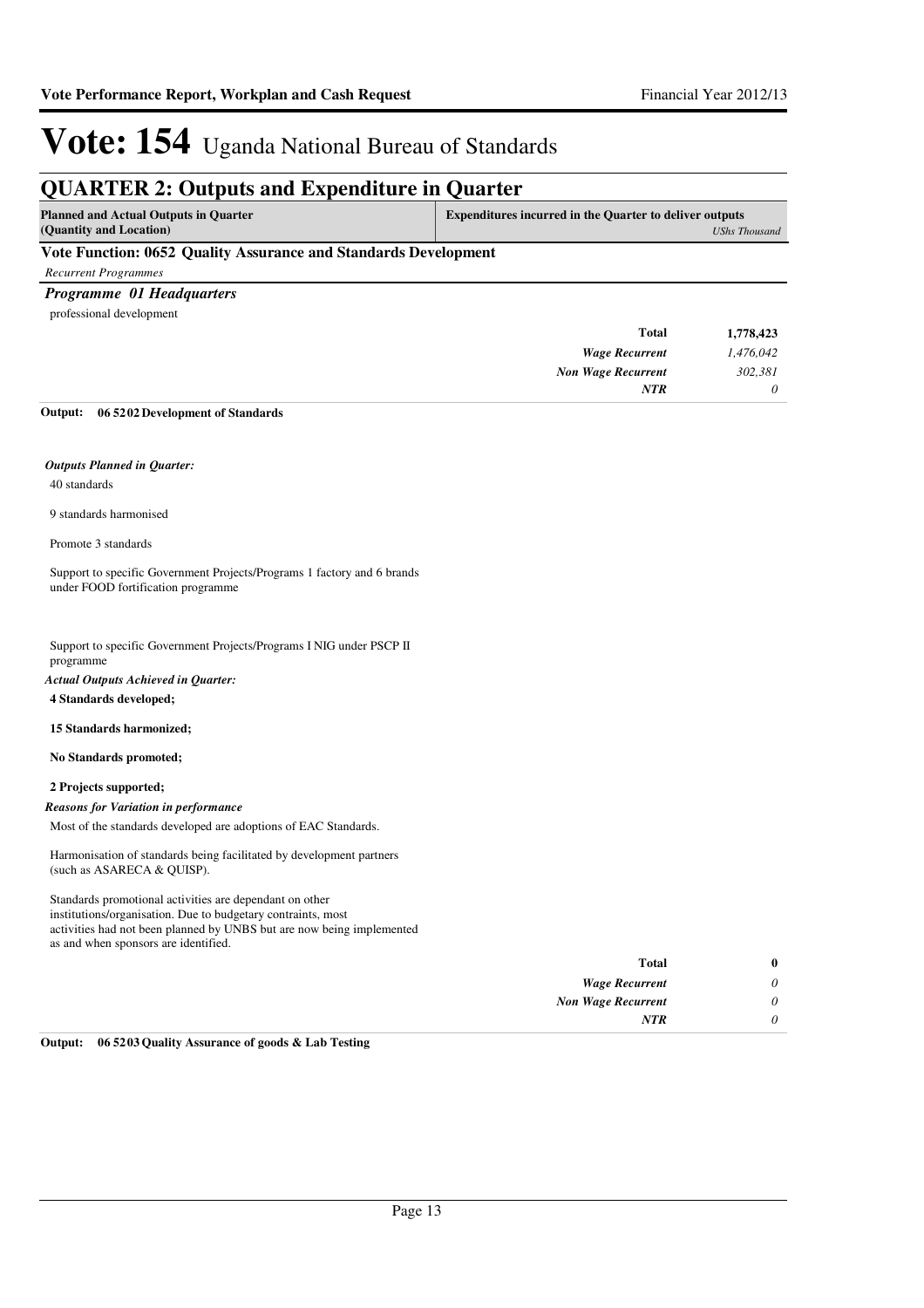*UShs Thousand*

# Vote: 154 Uganda National Bureau of Standards

## **QUARTER 2: Outputs and Expenditure in Quarter**

**Planned and Actual Outputs in Quarter (Quantity and Location) Expenditures incurred in the Quarter to deliver outputs** 

## **Vote Function: 0652 Quality Assurance and Standards Development**

*Recurrent Programmes*

## *Programme 01 Headquarters*

### *Outputs Planned in Quarter:*

- 15 new permits issued
- 4 Management Systems
- 2Products registered and monitored 30 MSME registered and issued with S-Mark.
- Testing of Samples

## *Actual Outputs Achieved in Quarter:*

**66 Product Permits issued under Q Mark;**

**18 Product Permits issued under S Mark;**

**No System Certification Permits issued;**

**250 Companies inspected;**

### **23,168 Consignments inspected;**

**9 Pre-delivery inspections done;**

**280 Importers registered under voluntary compliance scheme;**

**2,154 Samples tested;**

**Proficiency testing for 2 additional products;**

### **No Laboratory was accredited;**

### *Reasons for Variation in performance*

Lack of adequate staff and training for document development affecting laboratory accreditation, product/management certfication and lab testing.

There was general increase in samples in Chemistry, Microbiology and Materials laboratory that accounts for sample testing variance. However, samples from imports inspection dropped.

Voluntary registration is attributed to PVoC sensitisation and need for some importers to streamline customs border clearance.

Consignments inspected increased due to targeted inspections of risk products.

Additional samples for PT received from the EAC.

| <b>Total</b>              |
|---------------------------|
| <b>Wage Recurrent</b>     |
| <b>Non Wage Recurrent</b> |
| <b>NTR</b>                |
|                           |

#### **Output: 06 5204 Calibration and verification of equipment**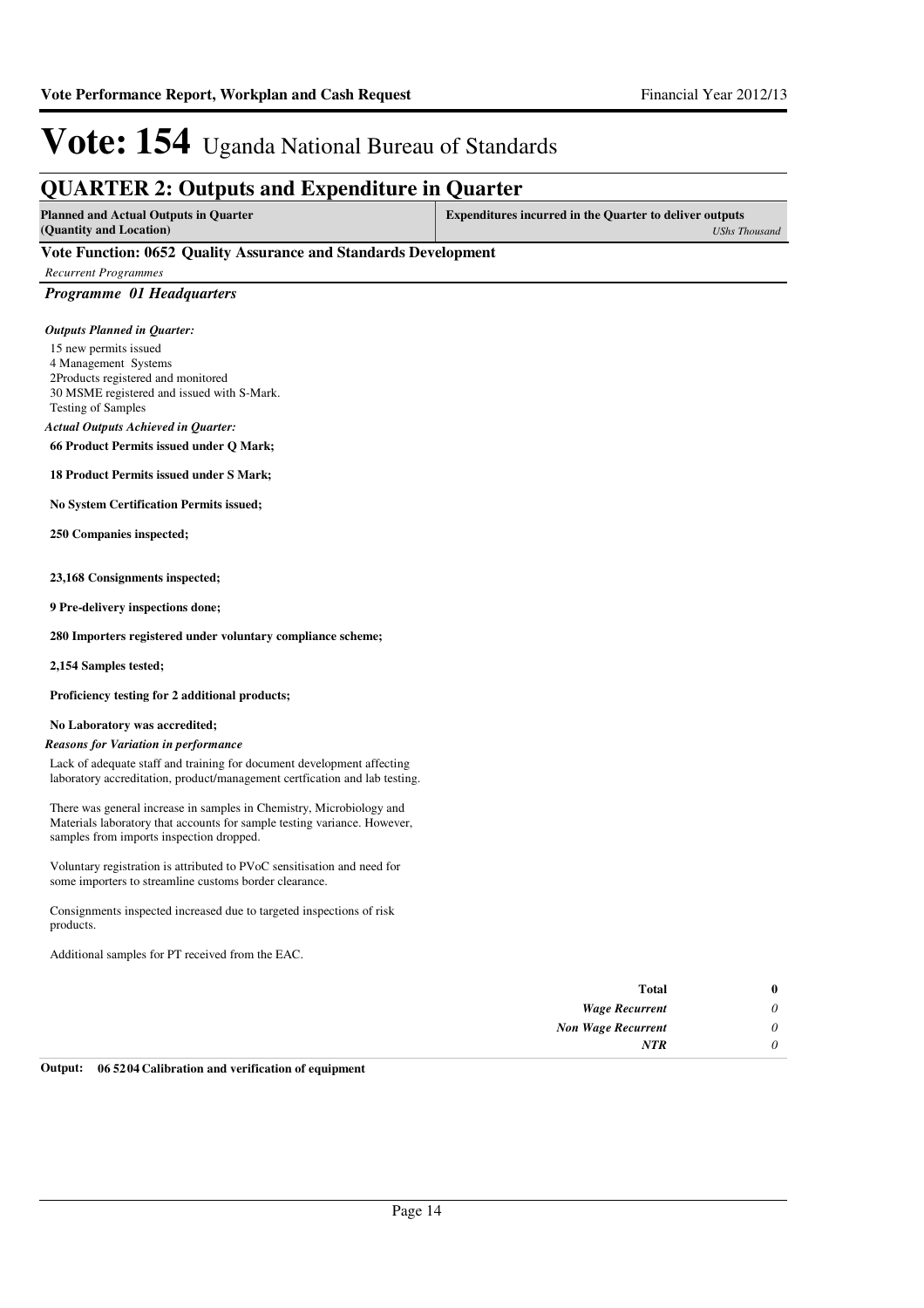## **QUARTER 2: Outputs and Expenditure in Quarter**

| <b>Planned and Actual Outputs in Quarter</b> | <b>Expenditures incurred in the Quarter to deliver outputs</b> |  |  |
|----------------------------------------------|----------------------------------------------------------------|--|--|
| (Quantity and Location)                      | UShs Thousand                                                  |  |  |

## **Vote Function: 0652 Quality Assurance and Standards Development**

*Recurrent Programmes*

*Programme 01 Headquarters*

### *Outputs Planned in Quarter:*

Calibration of 510 equipment

Calibration of UNBS reference standards and equipment (Number of traceable reference standards and equipment ) target of 20 by National Metrology

125,000 instruments for weights and measures verified by Legal Metrology dept of UNBS.

### *Actual Outputs Achieved in Quarter:*

**207,125 instruments for weights and measures verified by Legal Metrology dept of UNBS.**

**Calibration of 248 equipment by National metrology dept**

### **2 reference standards and equipment calibrated**

## **1,760 Inspections of Pre-Packaged goods**

### *Reasons for Variation in performance*

Improved surveillance and use of verification stickers is reason for positive variance in weights and measures verification.

Lack of adequate staff, accreditation fees and inadequate training for document development.

| $\bf{0}$ | Total                     |
|----------|---------------------------|
| 0        | <b>Wage Recurrent</b>     |
| 0        | <b>Non Wage Recurrent</b> |
| $\theta$ | <b>NTR</b>                |
|          |                           |

**06 5205 Increase public awareness to quality and standardisation (SQMT) issues Output:**

### *Outputs Planned in Quarter:*

Print and outdoor media

## IEC Materials

#### Electronic Media

Meetings of National TBT/SPS Committee and extra ordinary TBT/SPS meetings

Uganda's position considered by the Codex Coordinating Committee for Africa, Codex Alimentarius Commission, Codex Committee on Food Imports, Export Certification and Inspection Systems and the Codex Committee on General Principles

42nd Session of the Codex Committee on Food Hygiene held in Uganda Uganda's position considered by the WTO/SPS Committee and capacity

building opportunities identified Uganda's position considered by EAC on the SPS Protocol and Codex Forum

Uganda's position considered by COMESA on issues related to conformity assessment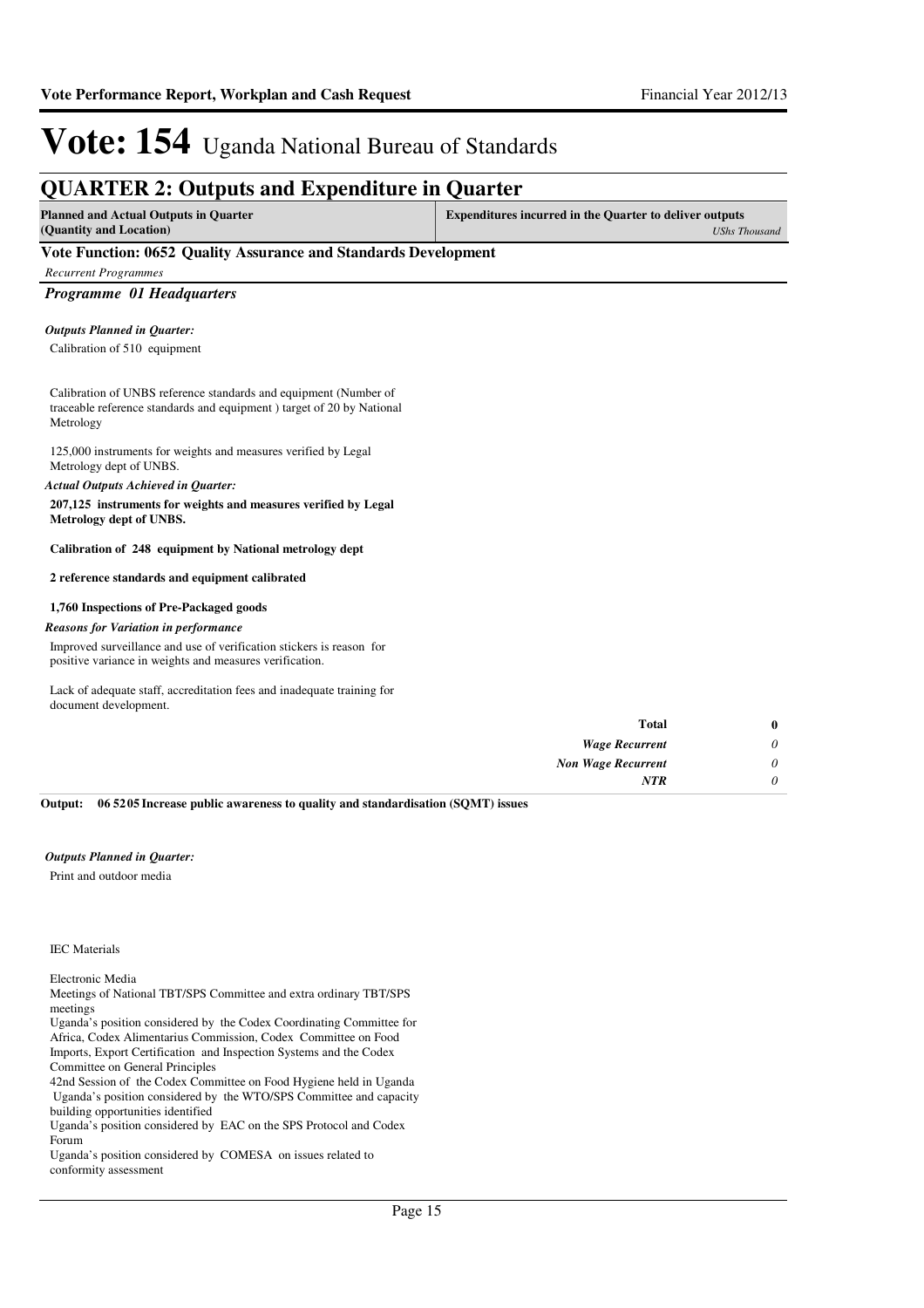## **QUARTER 2: Outputs and Expenditure in Quarter**

| <b>Planned and Actual Outputs in Quarter</b> | <b>Expenditures incurred in the Quarter to deliver outputs</b> |  |  |
|----------------------------------------------|----------------------------------------------------------------|--|--|
| (Quantity and Location)                      | UShs Thousand                                                  |  |  |

## **Vote Function: 0652 Quality Assurance and Standards Development**

*Recurrent Programmes*

## *Programme 01 Headquarters*

2 training workshops

Additional staff for the National Codex Contact Point Office

Replacement of the equipment and furniture

## Membership to ARSO, OIML, SADCMET)

Purchase of new books for the Information Resource Centre Chemistry Physics Microbiology Engineering Metrology Quality Assurance Food Processing Petroleum British Pharmacopeia Purchase Information Centre Furniture Tables, shelves and Chairs Travel abroad for regional and international engagements TBT meetings in Switzerland Regional meetings and trainings ICT Equipment for the Division Computers Heavy Duty Printer

### Radio Publicity

Position UNBS as a promoter and facilitator of trade and building a reputable brand Sensitization seminars/workshops

### Promotional materials

Exhibitions

School Outreach program Memberships Marketing research for relevant market information that tracks UNBS market share and sales targets Program management *Actual Outputs Achieved in Quarter:*

## **8 Press releases/advertisements;**

**30 Television News and Current events**

### **No Television talkshows/ panel discussions;**

**No Qualilty Chronicles;**

### **6 Standard journals**

**12 Exhibitions;**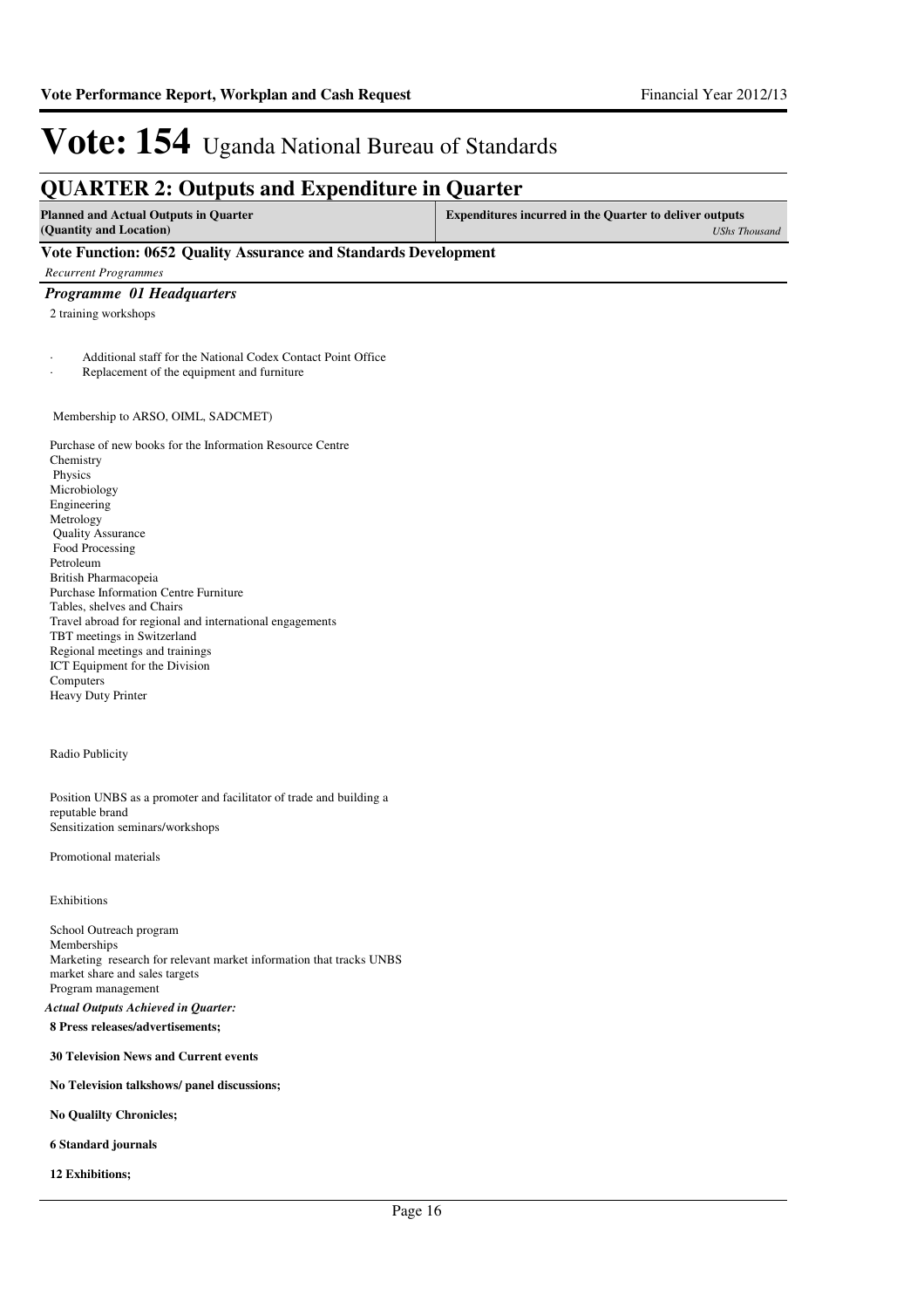| <b>QUARTER 2: Outputs and Expenditure in Quarter</b>                                                                                                                                                                                        |                                                                |                         |
|---------------------------------------------------------------------------------------------------------------------------------------------------------------------------------------------------------------------------------------------|----------------------------------------------------------------|-------------------------|
| <b>Planned and Actual Outputs in Quarter</b><br>(Quantity and Location)                                                                                                                                                                     | <b>Expenditures incurred in the Quarter to deliver outputs</b> | <b>UShs Thousand</b>    |
| Vote Function: 0652 Quality Assurance and Standards Development                                                                                                                                                                             |                                                                |                         |
| <b>Recurrent Programmes</b>                                                                                                                                                                                                                 |                                                                |                         |
| <b>Programme 01 Headquarters</b>                                                                                                                                                                                                            |                                                                |                         |
| 4 School outreach programmes;                                                                                                                                                                                                               |                                                                |                         |
| 6 Sessions of sensitisation workshops and seminars to local<br>government leaders;                                                                                                                                                          |                                                                |                         |
| 8 Other stakeholder engagements;                                                                                                                                                                                                            |                                                                |                         |
| <b>Reasons for Variation in performance</b>                                                                                                                                                                                                 |                                                                |                         |
| Increases in Radio talk shows, was due to need to carry out sensitisation<br>and publicity for PVOC before re-introduction.                                                                                                                 |                                                                |                         |
| Limited cashflows accounts for no TV adverts and corporate videos                                                                                                                                                                           |                                                                |                         |
| Financial constraints are a resson for no quality chronicles.                                                                                                                                                                               |                                                                |                         |
|                                                                                                                                                                                                                                             | <b>Total</b>                                                   | 0                       |
|                                                                                                                                                                                                                                             | <b>Wage Recurrent</b>                                          | 0                       |
|                                                                                                                                                                                                                                             | <b>Non Wage Recurrent</b>                                      | 0                       |
|                                                                                                                                                                                                                                             | NTR                                                            | 0                       |
| <b>Development Projects</b>                                                                                                                                                                                                                 |                                                                |                         |
| Output: 06 5272 Government Buildings and Administrative Infrastructure<br><b>Outputs Planned in Quarter:</b><br>Construction commences<br>Actual Outputs Achieved in Quarter:<br>Construction is ongoing and nearing completion of phase 1A | <b>Item</b><br>231001 Non-Residential Buildings                | <b>Spent</b><br>500,000 |
| (Administration block)                                                                                                                                                                                                                      |                                                                |                         |
| Reasons for Variation in performance                                                                                                                                                                                                        |                                                                |                         |
| -Phase 1 B which is to carry out furnishing both the internal and extenal<br>areas may not be done this FY due to budgetary constraints.                                                                                                    |                                                                |                         |
|                                                                                                                                                                                                                                             | <b>Total</b>                                                   | 500,000                 |
|                                                                                                                                                                                                                                             | <b>GoU</b> Development                                         | 500,000                 |
|                                                                                                                                                                                                                                             | <b>Donor Development</b>                                       | 0                       |
|                                                                                                                                                                                                                                             | <b>NTR</b>                                                     | 0                       |
| 06 5276 Purchase of Office and ICT Equipment, including Software<br>Output:                                                                                                                                                                 |                                                                |                         |
|                                                                                                                                                                                                                                             | <b>Item</b>                                                    | <b>Spent</b>            |
| <b>Outputs Planned in Quarter:</b>                                                                                                                                                                                                          | 231005 Machinery and Equipment                                 | 94,260                  |
| Procurement for internet subscription ongoing                                                                                                                                                                                               |                                                                |                         |
| Corporate website is being redesigned                                                                                                                                                                                                       |                                                                |                         |
| Antivirus at requisition for quotation stage                                                                                                                                                                                                |                                                                |                         |
| Procurement for laptops for managers done                                                                                                                                                                                                   |                                                                |                         |
| <b>Actual Outputs Achieved in Quarter:</b>                                                                                                                                                                                                  |                                                                |                         |
| Procurement for internet subscription/service provision was done                                                                                                                                                                            |                                                                |                         |

## **Corporate website redesigned;**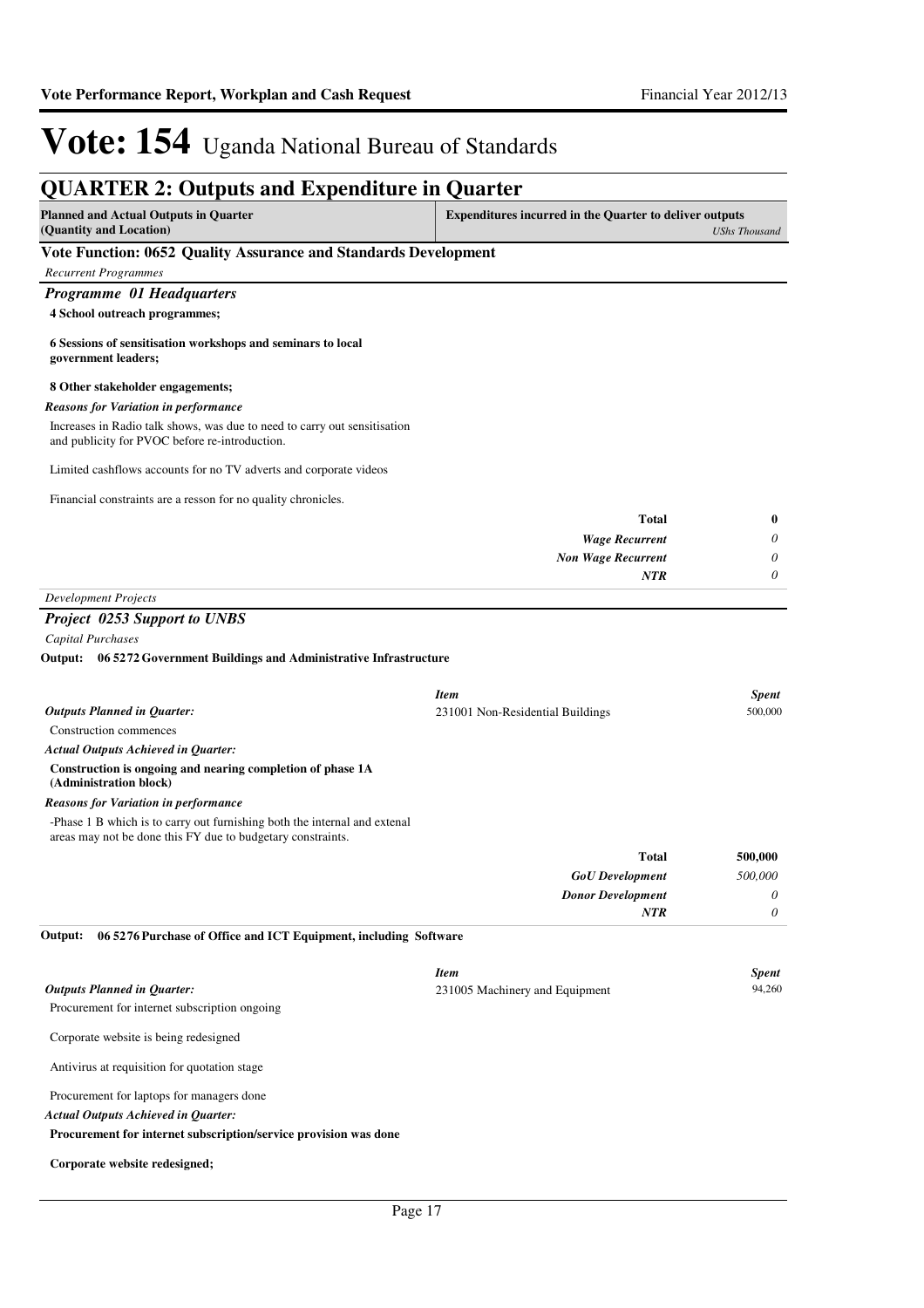| <b>QUARTER 2: Outputs and Expenditure in Quarter</b>                                                 |                                                                |                           |
|------------------------------------------------------------------------------------------------------|----------------------------------------------------------------|---------------------------|
| <b>Planned and Actual Outputs in Quarter</b><br>(Quantity and Location)                              | <b>Expenditures incurred in the Quarter to deliver outputs</b> | <b>UShs Thousand</b>      |
| Vote Function: 0652 Quality Assurance and Standards Development                                      |                                                                |                           |
| <b>Development Projects</b>                                                                          |                                                                |                           |
| <b>Project 0253 Support to UNBS</b>                                                                  |                                                                |                           |
| Antivirus at requisition for quotation stage;                                                        |                                                                |                           |
| Procurement for laptops for managers done;                                                           |                                                                |                           |
| <b>Reasons for Variation in performance</b>                                                          |                                                                |                           |
| Limitation in funding and delays in releases affecting procurements.                                 |                                                                |                           |
|                                                                                                      | <b>Total</b>                                                   | 94,260                    |
|                                                                                                      | <b>GoU</b> Development                                         | 94,260                    |
|                                                                                                      | <b>Donor Development</b>                                       | 0                         |
|                                                                                                      | <b>NTR</b>                                                     | 0                         |
| 06 5277 Purchase of Specialised Machinery & Equipment<br>Output:                                     |                                                                |                           |
|                                                                                                      | <b>Item</b>                                                    | <b>Spent</b>              |
| <b>Outputs Planned in Quarter:</b>                                                                   | 231005 Machinery and Equipment                                 | 28,481                    |
| Laboratory equipment procured                                                                        |                                                                |                           |
| <b>Actual Outputs Achieved in Quarter:</b>                                                           |                                                                |                           |
| Laboratory equipment procured                                                                        |                                                                |                           |
| <b>Reasons for Variation in performance</b>                                                          |                                                                |                           |
| Equipment for radiation testing prioritised at the expense of other planned<br>lab testing equipment |                                                                |                           |
|                                                                                                      | <b>Total</b>                                                   | 28,481                    |
|                                                                                                      | <b>GoU</b> Development                                         | 28,481                    |
|                                                                                                      | <b>Donor Development</b>                                       | 0                         |
|                                                                                                      | NTR                                                            | 0                         |
| 06 5278 Purchase of Office and Residential Furniture and Fittings<br>Output:                         |                                                                |                           |
|                                                                                                      | <b>Item</b>                                                    | Spent                     |
| <b>Outputs Planned in Quarter:</b>                                                                   | 231006 Furniture and Fixtures                                  | 20,000                    |
| More furniture procurement                                                                           |                                                                |                           |
| <b>Actual Outputs Achieved in Quarter:</b>                                                           |                                                                |                           |
| More furniture procured for regional offices                                                         |                                                                |                           |
| <b>Reasons for Variation in performance</b>                                                          |                                                                |                           |
| No Variance                                                                                          |                                                                |                           |
|                                                                                                      | <b>Total</b>                                                   | 20,000                    |
|                                                                                                      | <b>GoU</b> Development                                         | 20,000                    |
|                                                                                                      | <b>Donor Development</b>                                       | 0                         |
|                                                                                                      | <b>NTR</b>                                                     | 0                         |
|                                                                                                      | <b>GRAND TOTAL</b>                                             | 2,421,164                 |
|                                                                                                      | <b>Wage Recurrent</b>                                          | 1,476,042                 |
|                                                                                                      | <b>Non Wage Recurrent</b>                                      | 302,381                   |
|                                                                                                      | <b>GoU</b> Development                                         | 642,741                   |
|                                                                                                      | <b>Donor Development</b>                                       | 0                         |
|                                                                                                      | NTR                                                            | $\boldsymbol{\mathit{0}}$ |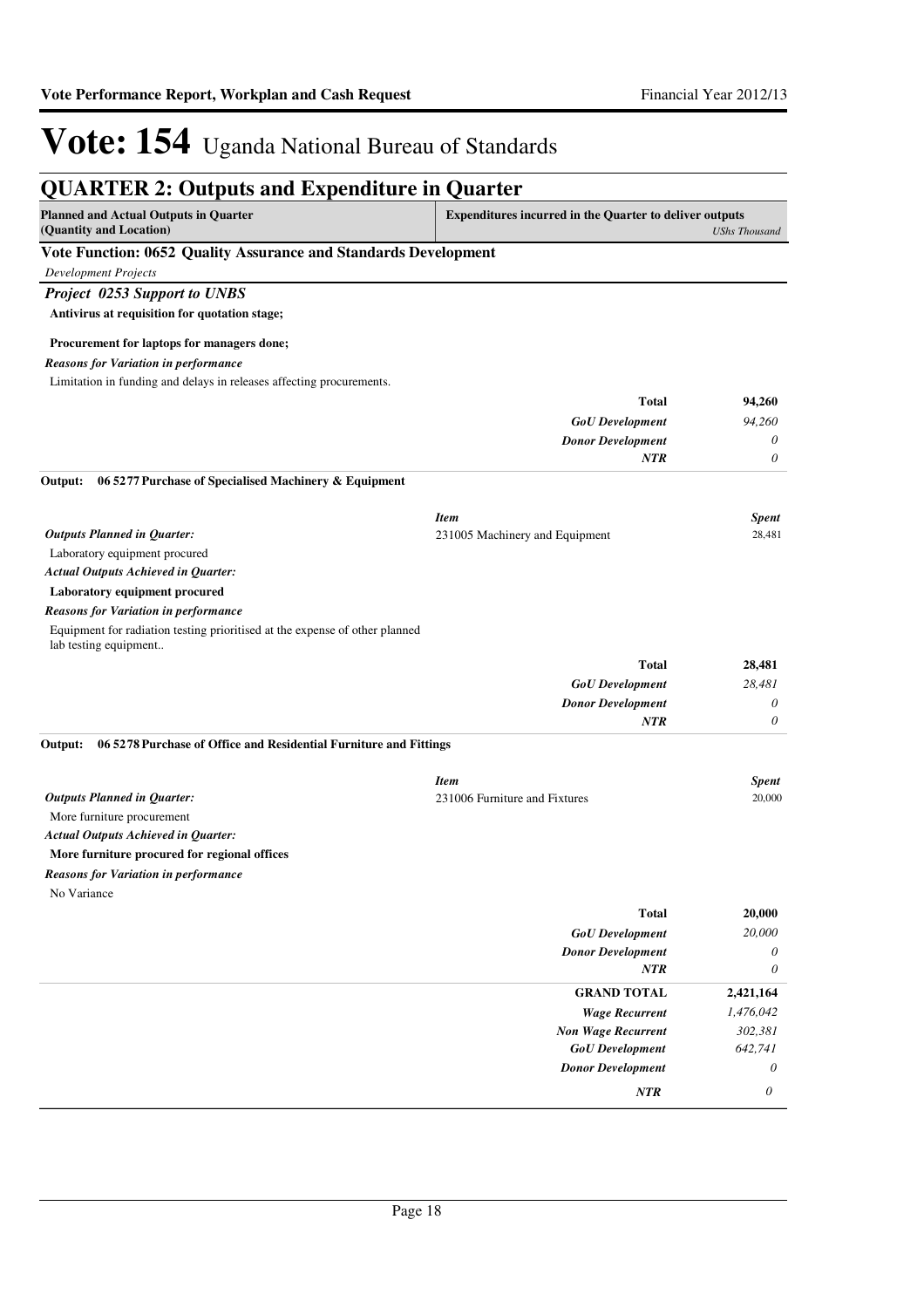# **QUARTER 3: Revised Workplan**

| <b>Planned Outputs for the Quarter</b><br>(Quantity and Location)                                                                                                                                                                                                                                                                                                                                                                                                                                                                                 | <b>Estimated Funds Available in Quarter</b><br>(from balance brought forward and actual/expected releaes) |                    |                  | <b>UShs Thousand</b> |
|---------------------------------------------------------------------------------------------------------------------------------------------------------------------------------------------------------------------------------------------------------------------------------------------------------------------------------------------------------------------------------------------------------------------------------------------------------------------------------------------------------------------------------------------------|-----------------------------------------------------------------------------------------------------------|--------------------|------------------|----------------------|
| Vote Function: 0652 Quality Assurance and Standards Development                                                                                                                                                                                                                                                                                                                                                                                                                                                                                   |                                                                                                           |                    |                  |                      |
| <b>Recurrent Programmes</b>                                                                                                                                                                                                                                                                                                                                                                                                                                                                                                                       |                                                                                                           |                    |                  |                      |
| Programme 01 Headquarters                                                                                                                                                                                                                                                                                                                                                                                                                                                                                                                         |                                                                                                           |                    |                  |                      |
| <b>Outputs Funded</b>                                                                                                                                                                                                                                                                                                                                                                                                                                                                                                                             |                                                                                                           |                    |                  |                      |
|                                                                                                                                                                                                                                                                                                                                                                                                                                                                                                                                                   | Output: 06 5251 Membership to International Organisations (ISO, ARSO, OIML, SADCMET)                      |                    |                  |                      |
|                                                                                                                                                                                                                                                                                                                                                                                                                                                                                                                                                   | <b>Item</b>                                                                                               | <b>Balance b/f</b> | <b>New Funds</b> | <b>Total</b>         |
|                                                                                                                                                                                                                                                                                                                                                                                                                                                                                                                                                   | 262101 Contributions to International Organisations<br>(Current)                                          | 846                | 0                | 846                  |
| Membership to and cordial relations with                                                                                                                                                                                                                                                                                                                                                                                                                                                                                                          |                                                                                                           |                    |                  |                      |
| International Organisations<br>Annual subscription to international                                                                                                                                                                                                                                                                                                                                                                                                                                                                               | <b>Total</b>                                                                                              | 846                | $\bf{0}$         | 846                  |
| organisations (ARSO, OIML, SADCMET) and                                                                                                                                                                                                                                                                                                                                                                                                                                                                                                           | <b>Wage Recurrent</b>                                                                                     | $\theta$           | 0                | 0                    |
| regional organisations such as COMESA, EAC                                                                                                                                                                                                                                                                                                                                                                                                                                                                                                        | <b>Non Wage Recurrent</b>                                                                                 | 846                | 0                | 846                  |
|                                                                                                                                                                                                                                                                                                                                                                                                                                                                                                                                                   | NTR                                                                                                       | 0                  | 0                | 0                    |
| <b>Outputs Provided</b>                                                                                                                                                                                                                                                                                                                                                                                                                                                                                                                           |                                                                                                           |                    |                  |                      |
| Output: 06 5201 Administration                                                                                                                                                                                                                                                                                                                                                                                                                                                                                                                    |                                                                                                           |                    |                  |                      |
|                                                                                                                                                                                                                                                                                                                                                                                                                                                                                                                                                   | <b>Item</b>                                                                                               | <b>Balance b/f</b> | <b>New Funds</b> | <b>Total</b>         |
| Recruit 10 staff;                                                                                                                                                                                                                                                                                                                                                                                                                                                                                                                                 | 211102 Contract Staff Salaries (Incl. Casuals, Temporary)                                                 | 10,879             | 0                | 10,879               |
|                                                                                                                                                                                                                                                                                                                                                                                                                                                                                                                                                   | 212101 Social Security Contributions (NSSF)                                                               | 9,505              | 0                | 9,505                |
| 10 trainings internally, abroad, group training<br>and individual training;                                                                                                                                                                                                                                                                                                                                                                                                                                                                       | 213001 Medical Expenses (To Employees)<br>213004 Gratuity Payments                                        | 18,219<br>2,547    | 0<br>0           | 18,219<br>2,547      |
|                                                                                                                                                                                                                                                                                                                                                                                                                                                                                                                                                   | 223003 Rent - Produced Assets to private entities                                                         | 7,542              | 0                | 7,542                |
| Medical Insurance to 280 staff;                                                                                                                                                                                                                                                                                                                                                                                                                                                                                                                   | 223005 Electricity                                                                                        | 11,625             | 0                | 11,625               |
| HR field visits 5                                                                                                                                                                                                                                                                                                                                                                                                                                                                                                                                 | 223006 Water                                                                                              | 5,334              | 0                | 5,334                |
|                                                                                                                                                                                                                                                                                                                                                                                                                                                                                                                                                   | 227004 Fuel, Lubricants and Oils                                                                          | 25,000             | 0                | 25,000               |
|                                                                                                                                                                                                                                                                                                                                                                                                                                                                                                                                                   | 228002 Maintenance - Vehicles                                                                             | 24,368             | 0                | 24,368               |
|                                                                                                                                                                                                                                                                                                                                                                                                                                                                                                                                                   | 228003 Maintenance Machinery, Equipment and Furniture                                                     | 10,185             | 0                | 10,185               |
|                                                                                                                                                                                                                                                                                                                                                                                                                                                                                                                                                   | Total                                                                                                     | 125,203            | 0                | 125,203              |
|                                                                                                                                                                                                                                                                                                                                                                                                                                                                                                                                                   | <b>Wage Recurrent</b>                                                                                     | 10,879             | 0                | 10,879               |
| Medical Insurance;                                                                                                                                                                                                                                                                                                                                                                                                                                                                                                                                | <b>Non Wage Recurrent</b>                                                                                 | 114,324            | 0                | 114,324              |
| Terminal & Death benefits;                                                                                                                                                                                                                                                                                                                                                                                                                                                                                                                        |                                                                                                           |                    |                  |                      |
| Payment of Salaries;                                                                                                                                                                                                                                                                                                                                                                                                                                                                                                                              | <b>NTR</b>                                                                                                | 0                  | 0                | 0                    |
| Output:                                                                                                                                                                                                                                                                                                                                                                                                                                                                                                                                           | 06 5205 Increase public awareness to quality and standardisation (SQMT) issues                            |                    |                  |                      |
| Print and outdoor media                                                                                                                                                                                                                                                                                                                                                                                                                                                                                                                           |                                                                                                           |                    |                  |                      |
|                                                                                                                                                                                                                                                                                                                                                                                                                                                                                                                                                   | Total                                                                                                     | $\bf{0}$           | 0                | $\bf{0}$             |
|                                                                                                                                                                                                                                                                                                                                                                                                                                                                                                                                                   | <b>Wage Recurrent</b>                                                                                     | 0                  | 0                | 0                    |
| <b>IEC</b> Materials                                                                                                                                                                                                                                                                                                                                                                                                                                                                                                                              | <b>Non Wage Recurrent</b>                                                                                 | 0                  | 0                | 0                    |
| Electronic Media<br>Meetings of National TBT/SPS Committee and<br>extra ordinary TBT/SPS meetings<br>Uganda's position considered by the Codex<br>Coordinating Committee for Africa, Codex<br>Alimentarius Commission, Codex Committee<br>on Food Imports, Export Certification and<br>Inspection Systems and the Codex Committee<br>on General Principles<br>42nd Session of the Codex Committee on<br>Food Hygiene held in Uganda<br>Uganda's position considered by the<br>WTO/SPS Committee and capacity building<br>opportunities identified |                                                                                                           |                    |                  |                      |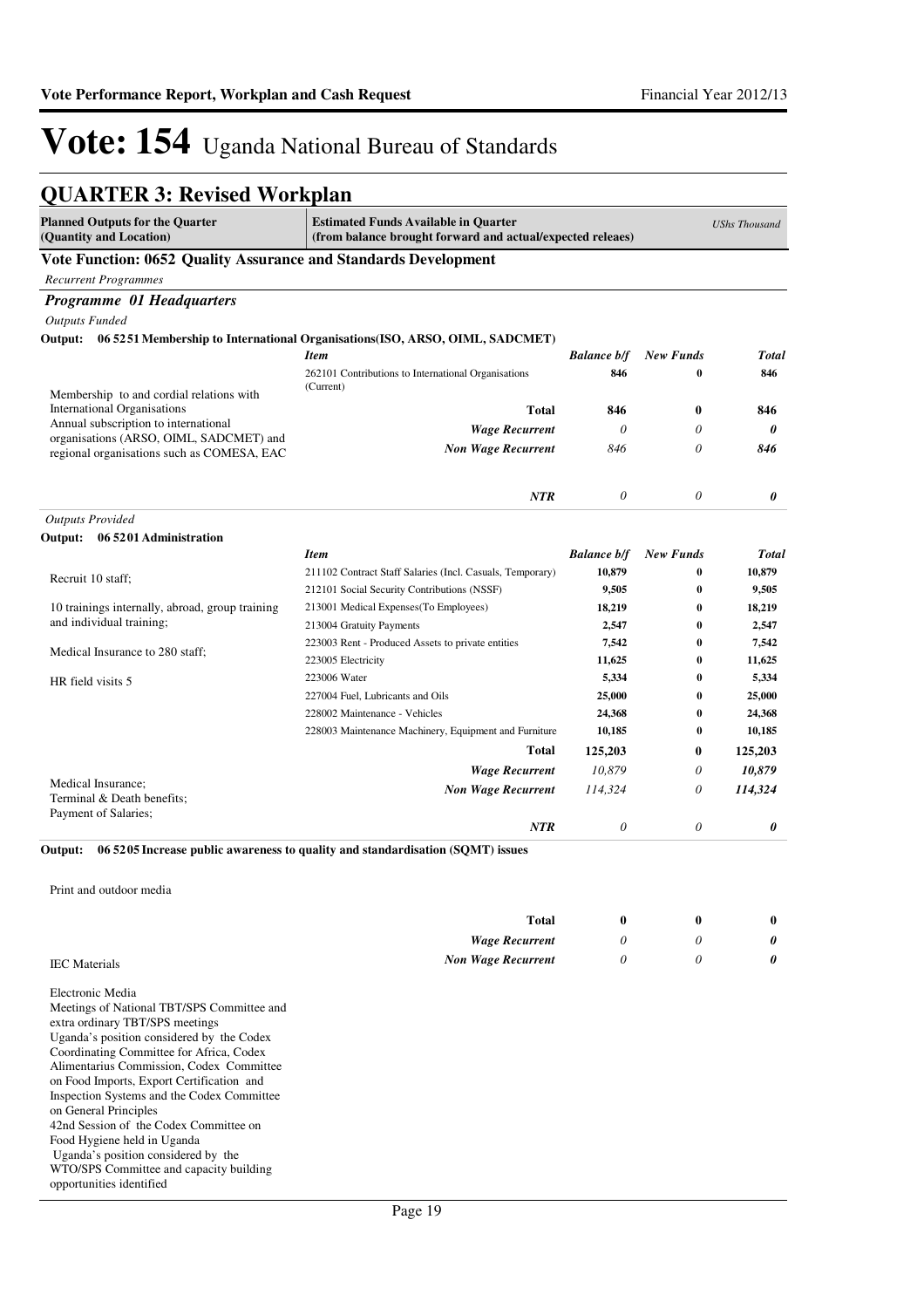| <b>QUARTER 3: Revised Workplan</b>                                                                                                                                 |                                                                                                           |                      |
|--------------------------------------------------------------------------------------------------------------------------------------------------------------------|-----------------------------------------------------------------------------------------------------------|----------------------|
| <b>Planned Outputs for the Quarter</b><br>(Quantity and Location)                                                                                                  | <b>Estimated Funds Available in Quarter</b><br>(from balance brought forward and actual/expected releaes) | <b>UShs Thousand</b> |
| Vote Function: 0652 Quality Assurance and Standards Development                                                                                                    |                                                                                                           |                      |
| <b>Recurrent Programmes</b>                                                                                                                                        |                                                                                                           |                      |
| Programme 01 Headquarters                                                                                                                                          |                                                                                                           |                      |
| Uganda's position considered by EAC on the<br>SPS Protocol and Codex Forum<br>Uganda's position considered by COMESA<br>on issues related to conformity assessment |                                                                                                           |                      |
| 2 training workshops                                                                                                                                               |                                                                                                           |                      |
| Additional staff for the National Codex<br><b>Contact Point Office</b><br>Replacement of the equipment and<br>furniture                                            |                                                                                                           |                      |
| Membership to ARSO, OIML, SADCMET)                                                                                                                                 |                                                                                                           |                      |
| Purchase of new books for the Information<br><b>Resource Centre</b><br>Chemistry<br>Physics<br>Microbiology<br>Engineering<br>Metrology                            |                                                                                                           |                      |

 Quality Assurance Food Processing Petroleum British Pharmacopeia Purchase Information Centre Furniture Tables, shelves and Chairs Travel abroad for regional and international engagements TBT meetings in Switzerland Regional meetings and trainings ICT Equipment for the Division Computers Heavy Duty Printer

Radio Publicity

Position UNBS as a promoter and facilitator of trade and building a reputable brand Sensitization seminars/workshops

## Promotional materials

Exhibitions

School Outreach program Memberships Marketing research for relevant market information that tracks UNBS market share and sales targets Program management

*NTR 0 0 0*

*Development Projects*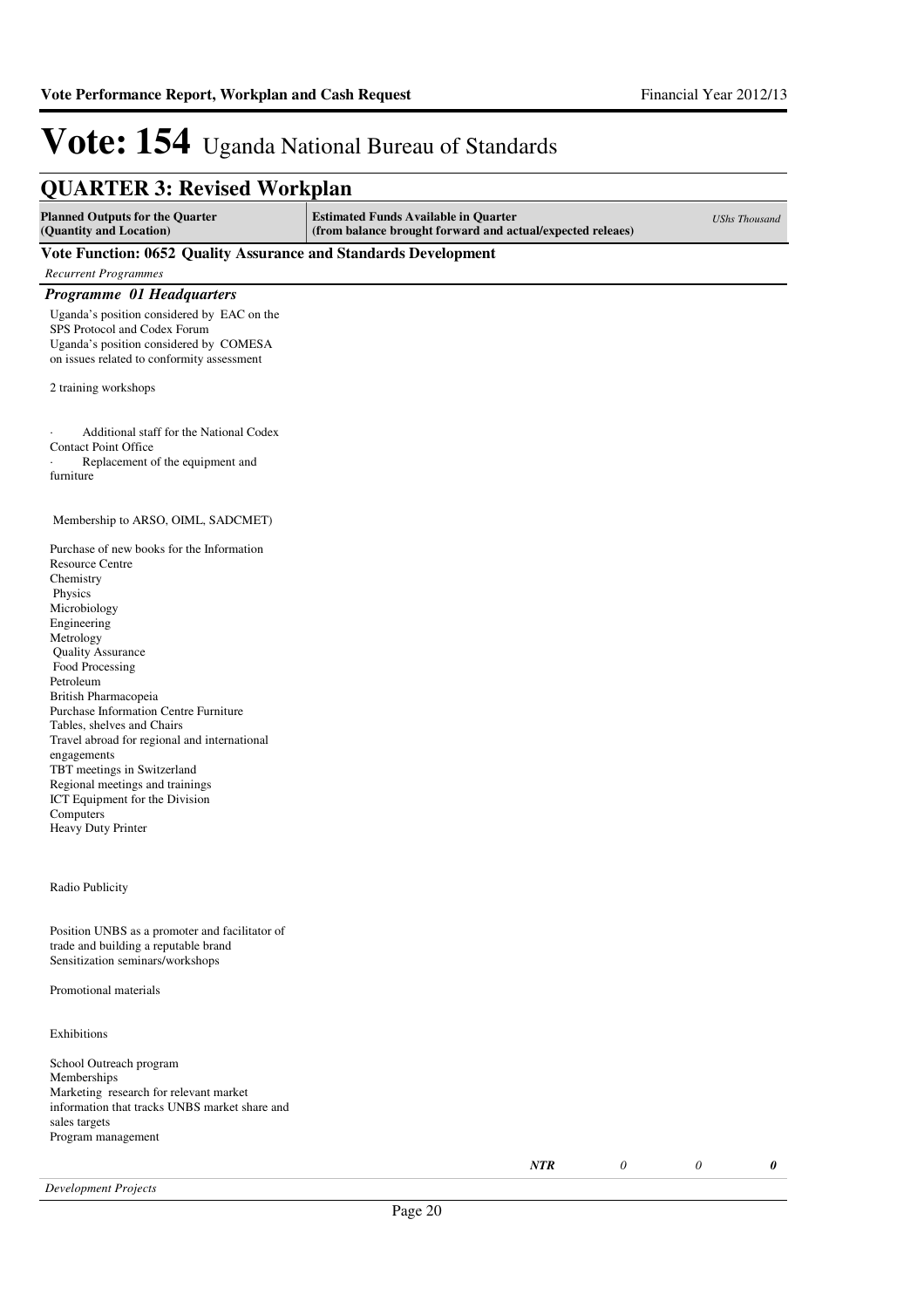| <b>QUARTER 3: Revised Workplan</b>                                           |                                                                                                           |                       |                       |              |
|------------------------------------------------------------------------------|-----------------------------------------------------------------------------------------------------------|-----------------------|-----------------------|--------------|
| <b>Planned Outputs for the Quarter</b><br>(Quantity and Location)            | <b>Estimated Funds Available in Quarter</b><br>(from balance brought forward and actual/expected releaes) |                       | <b>UShs Thousand</b>  |              |
| Vote Function: 0652 Quality Assurance and Standards Development              |                                                                                                           |                       |                       |              |
| <b>Development Projects</b>                                                  |                                                                                                           |                       |                       |              |
| <b>Project 0253 Support to UNBS</b>                                          |                                                                                                           |                       |                       |              |
| <b>Capital Purchases</b>                                                     |                                                                                                           |                       |                       |              |
| Output: 06 5272 Government Buildings and Administrative Infrastructure       |                                                                                                           |                       |                       |              |
|                                                                              | Item                                                                                                      | <b>Balance b/f</b>    | <b>New Funds</b>      | <b>Total</b> |
| Construction continues-completion of phase<br>1A and starting on phase 1B    | 231001 Non-Residential Buildings                                                                          | $\bf{0}$              | $\bf{0}$              | $\bf{0}$     |
|                                                                              | <b>Total</b>                                                                                              | $\bf{0}$              | 0                     | $\bf{0}$     |
|                                                                              | <b>GoU</b> Development                                                                                    | 0                     | 0                     | 0            |
|                                                                              | <b>Donor Development</b>                                                                                  | 0                     | 0                     | 0            |
|                                                                              | <b>NTR</b>                                                                                                | 0                     | 0                     | $\theta$     |
| Output:<br>06 5276 Purchase of Office and ICT Equipment, including Software  |                                                                                                           |                       |                       |              |
|                                                                              | Item                                                                                                      | <b>Balance b/f</b>    | <b>New Funds</b>      | <b>Total</b> |
| Antivirus procurement ongoing;                                               | 231005 Machinery and Equipment                                                                            | 1,256                 | $\bf{0}$              | 1,256        |
| Procurement process for remaining managers'                                  | <b>Total</b>                                                                                              | 1,256                 | $\bf{0}$              | 1,256        |
| laptops to be accomplished;                                                  | <b>GoU</b> Development                                                                                    | 1,256                 | 0                     | 1,256        |
|                                                                              | <b>Donor Development</b>                                                                                  | 0                     | 0                     | 0            |
|                                                                              | <b>NTR</b>                                                                                                | $\theta$              | 0                     | 0            |
| Output:<br>06 5277 Purchase of Specialised Machinery & Equipment             |                                                                                                           |                       |                       |              |
|                                                                              | <b>Item</b>                                                                                               | <b>Balance b/f</b>    | <b>New Funds</b>      | <b>Total</b> |
| More traceable standards to be bought;                                       | 231005 Machinery and Equipment                                                                            | 59,610                | $\bf{0}$              | 59,610       |
| Procurement of assorted equipment ongoing;                                   | <b>Total</b>                                                                                              | 59,610                | 0                     | 59,610       |
|                                                                              | <b>GoU</b> Development                                                                                    | 59,610                | 0                     | 59,610       |
|                                                                              | <b>Donor Development</b>                                                                                  | 0                     | 0                     | 0            |
|                                                                              | <b>NTR</b>                                                                                                | 0                     | 0                     | 0            |
| 06 5278 Purchase of Office and Residential Furniture and Fittings<br>Output: |                                                                                                           |                       |                       |              |
|                                                                              | <b>Item</b>                                                                                               | <b>Balance b/f</b>    | <b>New Funds</b>      | Total        |
| More furniture and fittings to be procured                                   | 231006 Furniture and Fixtures                                                                             | 334                   | $\bf{0}$              | 334          |
|                                                                              | Total                                                                                                     | 334                   | $\bf{0}$              | 334          |
|                                                                              | <b>GoU</b> Development                                                                                    | 334                   | 0                     | 334          |
|                                                                              | <b>Donor Development</b>                                                                                  | $\boldsymbol{\theta}$ | $\boldsymbol{\theta}$ | 0            |
|                                                                              | NTR                                                                                                       | $\boldsymbol{\theta}$ | $\boldsymbol{\theta}$ | 0            |
|                                                                              | <b>GRAND TOTAL</b>                                                                                        | 187,248               | 0                     | 187,248      |
|                                                                              | <b>Wage Recurrent</b>                                                                                     | 10,879                | 0                     | 10,879       |
|                                                                              | <b>Non Wage Recurrent</b>                                                                                 | 115,170               | 0                     | 115,170      |
|                                                                              | <b>GoU</b> Development                                                                                    | 61,200                | 0                     | 61,200       |
|                                                                              | <b>Donor Development</b>                                                                                  | $\theta$              | 0                     | 0            |
|                                                                              | NTR                                                                                                       | $\boldsymbol{\theta}$ | $\boldsymbol{\theta}$ | 0            |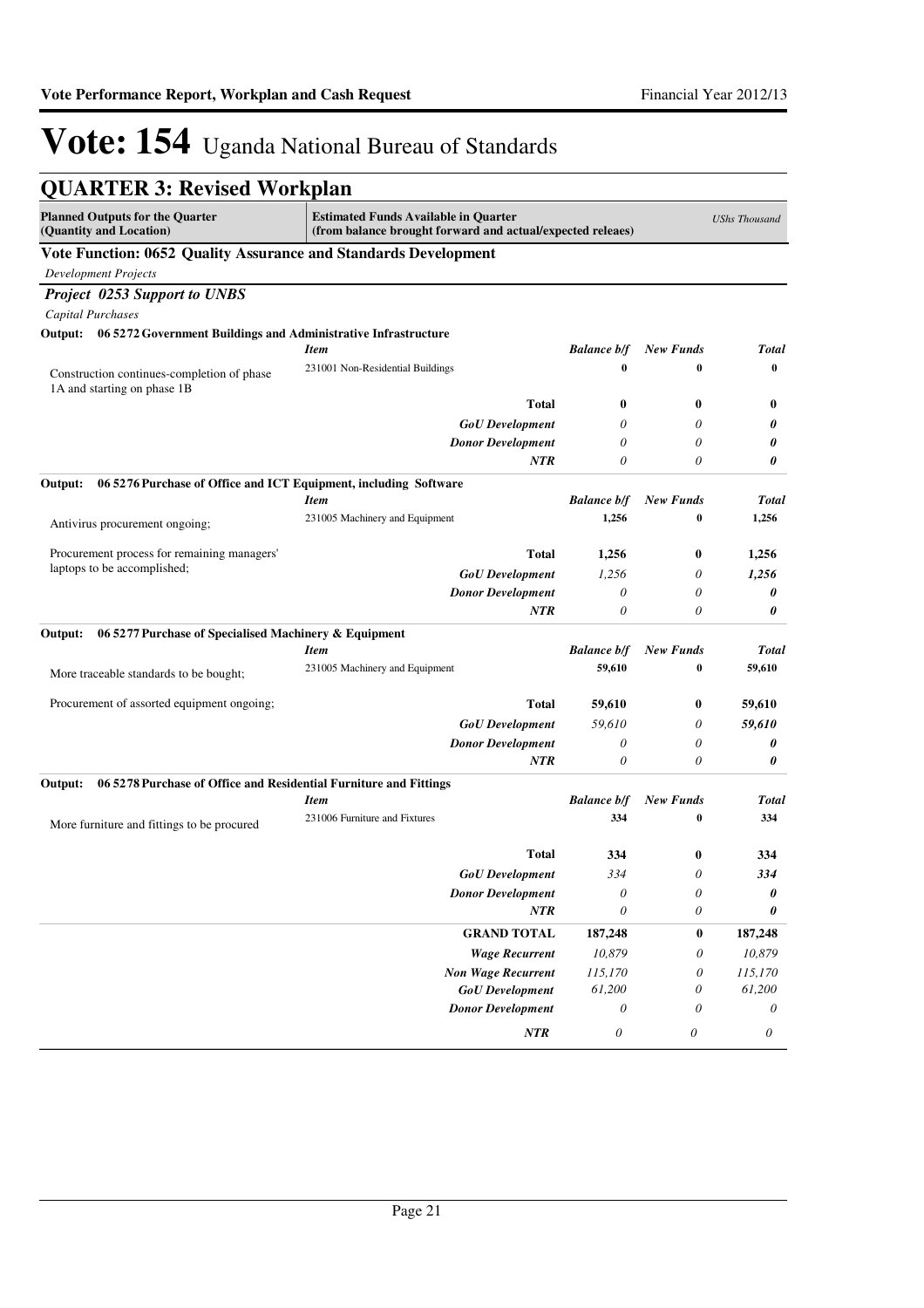## **QUARTER 4: Revised Cashflow Plan**

**Non-Wage Recurrent**

|                                                              | <b>Annual budget</b> Release to |             | % Budget                                                          | <b>Q4 Cash Requirement</b>                          |          |
|--------------------------------------------------------------|---------------------------------|-------------|-------------------------------------------------------------------|-----------------------------------------------------|----------|
|                                                              |                                 | end of O3   | <b>Released</b>                                                   | <b>Total</b>                                        | % Budget |
| PAF                                                          | 0                               | $\Omega$    | $0.0\%$                                                           | $\Omega$                                            | 0.0%     |
| Statutory                                                    | 0                               | $\Omega$    | $0.0\%$                                                           | $\Omega$                                            | $0.0\%$  |
| Other                                                        | 2.585685768                     | 3.927135109 | 151.9%                                                            | $\mathbf{0}$                                        | $0.0\%$  |
| <b>Total</b>                                                 | 2.585685768                     | 3.927135109 | 151.9%                                                            | $\bf{0}$                                            | $0.0\%$  |
| Reasons for cash requirement greater than 1/4 of the budget: |                                 |             |                                                                   | More cash required due to<br>increase in operations |          |
| <b>GoU</b> Development                                       |                                 |             |                                                                   |                                                     |          |
|                                                              | <b>Annual budget</b> Release to | end of O3   | % Budget<br><b>Released</b>                                       | <b>Q4 Cash Requirement</b>                          |          |
|                                                              |                                 |             |                                                                   | <b>Total</b>                                        | % Budget |
| PAF                                                          | 0                               | $\Omega$    | $0.0\%$                                                           | $\Omega$                                            | $0.0\%$  |
| Other                                                        | 2.8597483737                    | 1.417759375 | 49.6%                                                             | $\Omega$                                            | $0.0\%$  |
| <b>Total</b>                                                 | 2.8597483737                    | 1.417759375 | 49.6%                                                             | 0                                                   | $0.0\%$  |
| Reasons for cash requirement greater than 1/4 of the budget: |                                 |             | The construction of the UNBS<br>Home still calls for more funding |                                                     |          |
| <b>Grand Total</b>                                           |                                 |             |                                                                   |                                                     |          |
|                                                              | <b>Annual budget</b> Release to | end of O3   | % Budget<br><b>Released</b>                                       | <b>Q4 Cash Requirement</b>                          |          |
|                                                              |                                 |             |                                                                   | <b>Total</b>                                        | % Budget |
| <b>Grand Total</b>                                           | 5.4454341417                    | 5.344894484 | 98.2%                                                             | $\bf{0}$                                            | $0.0\%$  |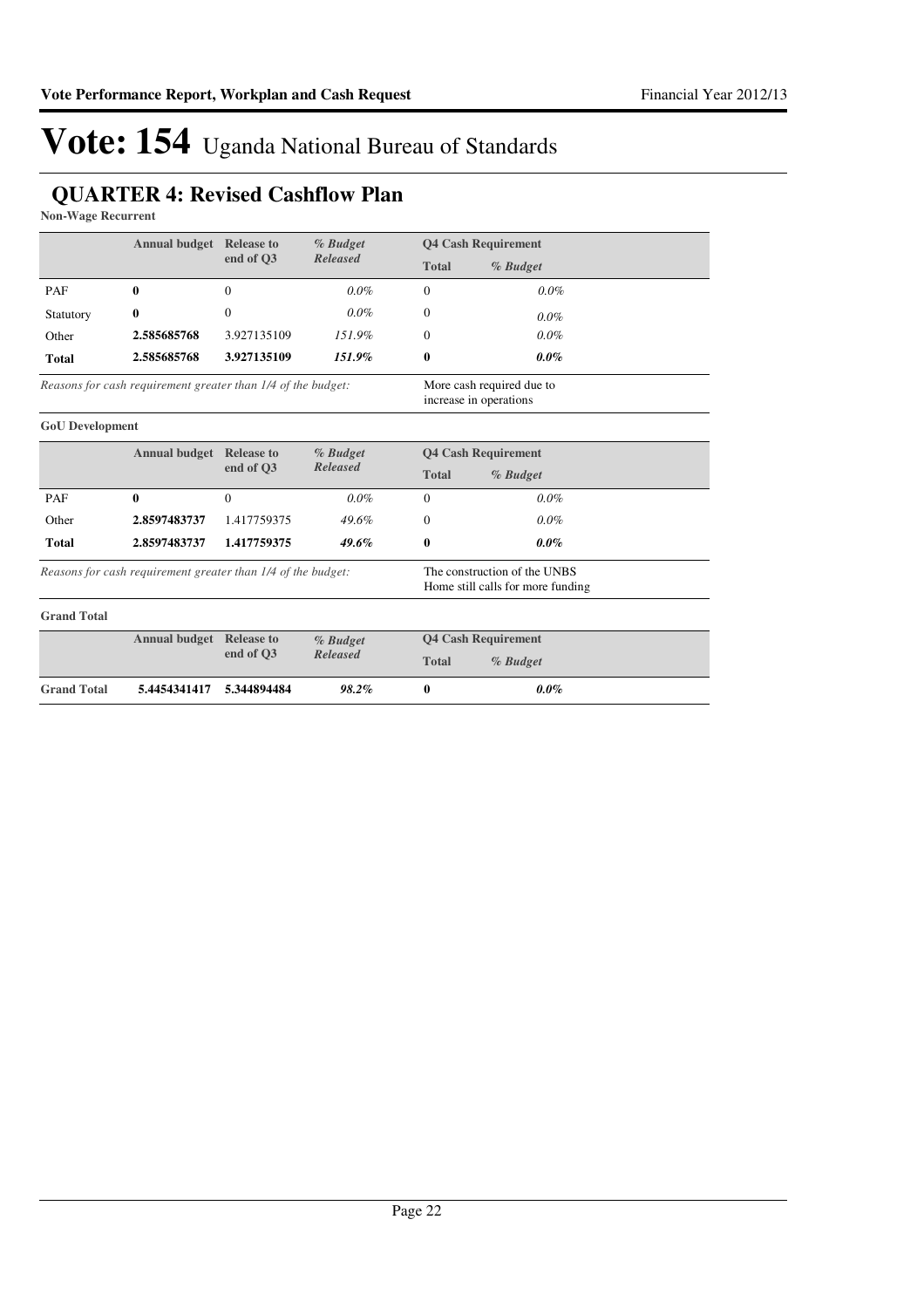## **Checklist for OBT Submissions made during QUARTER 3**

*This is an automated checklist which shows whether data has been entered into the areas which are required for a complete quarterly submission. It does not verify the quality of the data that has been entered. A complete checklist is therefore a necessary, but not sufficient condition for a satisfactory submission to MoFPED.*

## *Project and Programme Quarterly Performance Reports and Workplans (Step 2)*

The table below shows whether output information, and where relevant donor and ntr data has been entered into the required areas for the quarterly performance reports and quarterly workplans under step 2.

## **Output Information**

|                              | <b>Vote Function, Project and Program</b>        | <b>O2</b> | <b>O3</b><br>Report Workplan |
|------------------------------|--------------------------------------------------|-----------|------------------------------|
|                              | 0652 Quality Assurance and Standards Development |           |                              |
|                              | $\circ$ Recurrent Programmes                     |           |                              |
| $-01$                        | <b>Headquarters</b>                              | Data In   | Data In                      |
| $\circ$ Development Projects |                                                  |           |                              |
| $-0253$                      | Support to UNBS                                  | Data In   | Data In                      |
|                              |                                                  |           |                              |

## **Donor Releases and Expenditure**

## **NTR Releases and Expenditure**

| <b>Vote Function, Project and Program</b>        | $\mathbf{O}2$ | <b>O3</b><br><b>Report Workplan</b> |
|--------------------------------------------------|---------------|-------------------------------------|
| 0652 Quality Assurance and Standards Development |               |                                     |
| $\circ$ Recurrent Programmes                     |               |                                     |
| $-01$<br><b>Headquarters</b>                     | Data In       | Data In                             |
| $\circ$ Development Projects                     |               |                                     |
| $-0253$<br>Support to UNBS                       | Data In       | Data In                             |

## *Vote Performance Summary (Step 3)*

The table below shows whether information has been entered into the required fields in the vote performance summary tables for each vote functions under step 3.1:

The table below shows whether data has been entered in the fields for key variances in budget execution under step 3.2:

The table below shows whether data has been entered into the vote narrative fields under step 3.3:

|           | Norroy<br>rative |
|-----------|------------------|
| Narrative | Data In          |
|           |                  |

*Quarterly Cash Requests (Step 4)*